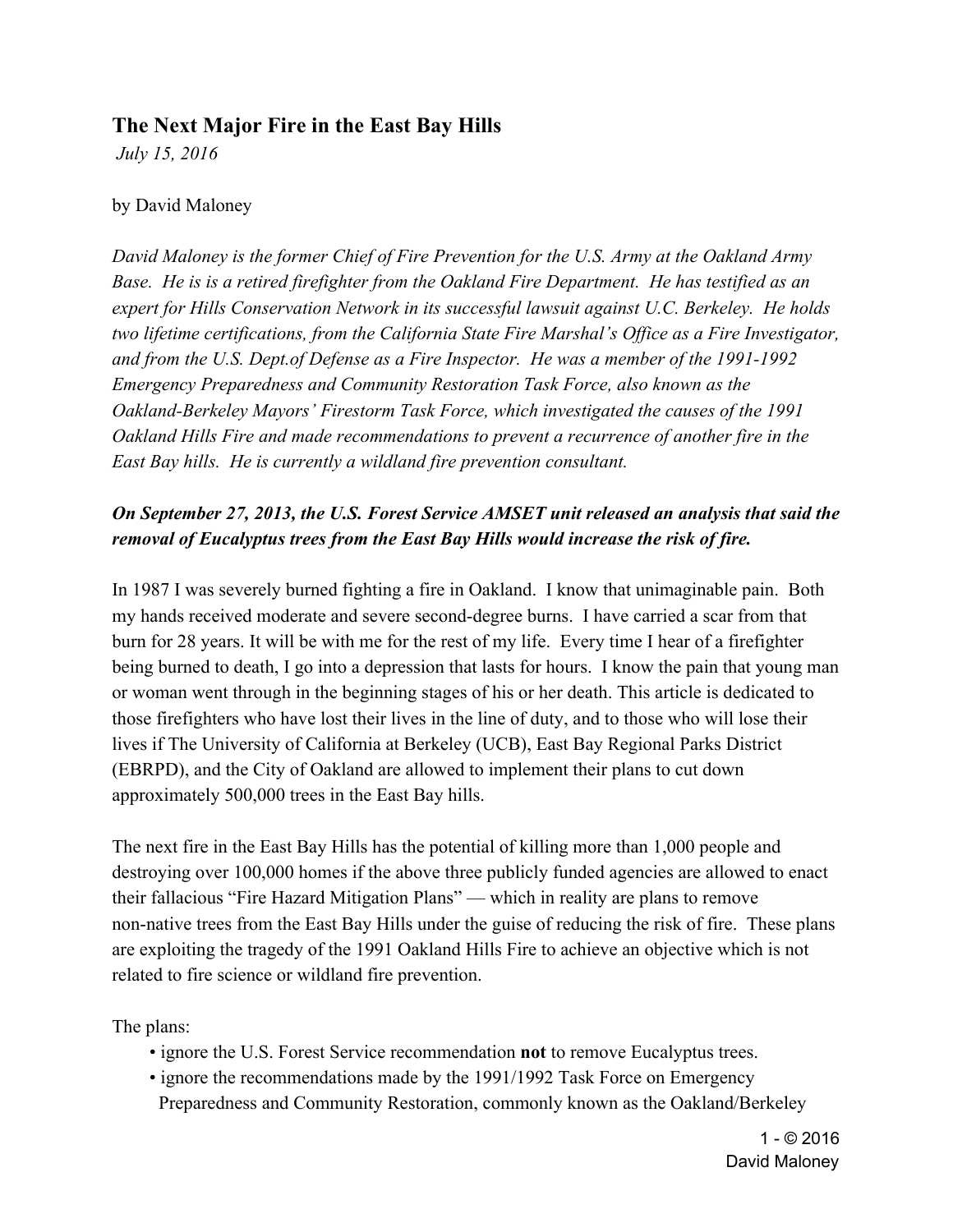Mayors' Firestorm Task Force, of which I was a member.

- have no basis in fire science.
- violate fundamental principles of Wildland Fire Prevention.
- are ideologically motivated.
- create the conditions for a perfect firestorm.

This firestorm could destroy all of Oakland down to the 880 freeway, (The Montclair district of Oakland, with its delightful Montclair Village shopping area, could be incinerated, and the Claremont Hotel would not be saved in this fire.) All of Berkeley down to Fourth street could be burned, as well all of Piedmont, Albany, El Cerrito, most of Richmond and Emeryville, all of San Leandro, Hayward, Castro Valley and Fremont.

This fire would not be restricted to the west side of the East Bay hills, but could, for the first time, due to the removal of hundreds of thousands of trees, move down the east side of the hills to incinerate Orinda, then move deep into Contra Costa County, consuming Lafayette, Moraga, Walnut Creek and Concord. While burning to the East it could also spread south and destroy Alamo and Danville.

Unlike the cities on the Alameda County side of the Caldecott Tunnel, the cities on the Contra Costa County side cannot even hope to receive the cool air that comes through the Golden Gate most nights, which would lower the temperature of the fire, thereby allowing firefighters to contain it. This cool air will be blocked by the East Bay hills.

Tens of thousands of people will be forced to evacuate their homes. Freeways would be clogged. People will have to abandon their cars and run down the freeway between the rows of stalled vehicles, carrying only the possessions they could flee with. A valiant attempt will be made to stop the fire at the intersection of freeways 680 and 580 near Dublin, and use all of 580 as a fire break. This attempt will fail, just as highways 13 and 24 in 1991 failed to stop the Oakland Hills fire in 1991. The fire will jump 580 and continue south, consuming Dublin and Pleasanton, then continue further South, East and West to become the worst catastrophe in American history.

This is **not** doomsday science fiction. *This happened in Australia on February 7, 2009*, the day the Black Saturday Fires began. The Black Saturday Fires consumed 1,100,000 (one million one hundred thousand acres), 750 times more land than was burned in the 1991 Oakland Hills fire. The Black Saturday fires destroyed 25 towns, killed 173 people and released the energy equivalent of 1,500 atomic bombs exploding.

In Australia, logging had replaced forests with grasses, and chaparral, (land covered with bushes and shrubs, which are woody plants. Australians use "bush" for what we call chaparral). This is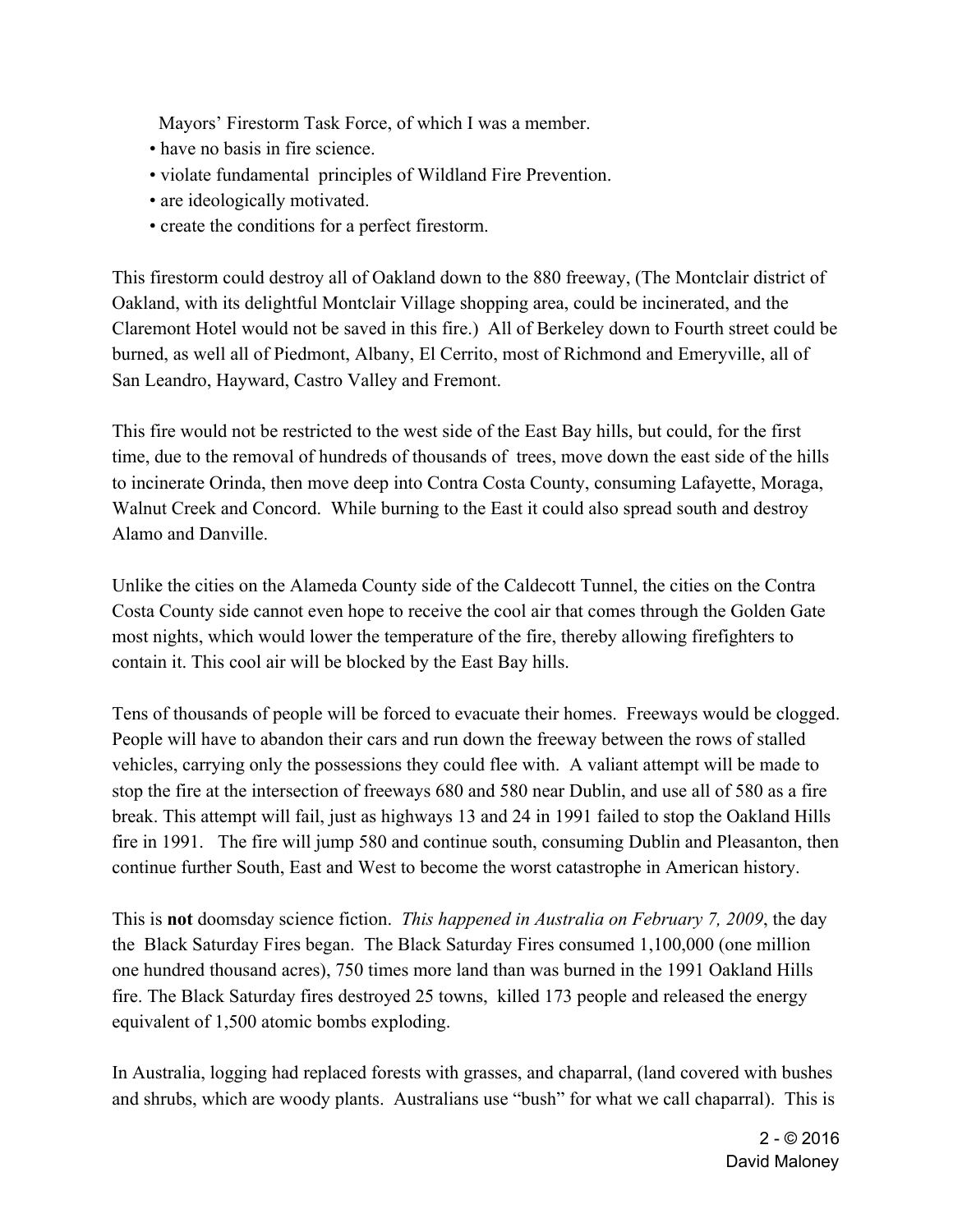exactly what the three above agencies want to do here. These taxpayer funded agencies want to convert our East Bay forests into the same predominantly grass, and chaparral terrain of nearby rural Lake and Amador Counties - where the disastrous Valley, Rocky and Butte fires occurred in the summer of 2015. These fires burned 76,067, 69,438 and 70,868 acres, respectively, destroyed many homes and buildings and killed six people.

The EBRPD, UC Berkeley (UCB), and the City of Oakland (Oakland) deforestation plan will create an enormous belt of grass and chaparral that will stretch from Richmond to Castro Valley to the eastern edge of Contra Costa County. This grassland belt will be many times more flammable than wooded terrain. In Australia, the Black Saturday fires occurred 30 miles from Melbourne, in land that once was rife with trees.

Australian fire scientists, after an exhaustive two year study, concluded that logging, which removed moisture collecting trees from the terrain, contributed greatly to the devastation caused by the fires. This was reported in the August 3, 2014 Melbourne Herald Sun: which stated,

*"Professor David Lindenmayer, Australia's leading scientist of forest ecology said, 'Our findings show the severity of the fires on Black Saturday was significantly higher in the areas that had been logged.' The scientists say the study showed conclusively that logging prior to Black Saturday made the deadly blaze much more extreme."*

On April 21, 2009, two months after the Black Saturday fires began, and one month after they were suppressed, the Australian Royal Commission investigating the fire issued the following findings, reported in The Herald Sun:

*"The heat of the fire reached 100,000 kilowatts per meter. The maximum intensity at which a forest fire can be controlled is 4,000 kilowatts per meter. Not only the intensity of the fire, the heat of the fire, but its speed was phenomenal. Black Saturday's 173 victims were defenseless in the face of an inferno that created fireballs of atomic force."*

The energy created by the Black Saturday fire was 1,500 times greater than the energy of the Atomic bomb dropped on Hiroshima — It was equivalent to 43 pounds of TNT exploding in each square yard of the one million one hundred thousand acre fire. (For comparison, the Oakland Hills fire burned 1,500 acres; the equivalent of two Hiroshima sized atomic bombs.)

*The April 7, 2009 issue of the Sydney Herald reported, "Kevin Tolhurst, a professor of Fire Ecology at Melbourne University, concluded a study that showed that wind speeds generated by the fire reached 170 kilometers per hour (75 miles per hour). This accounted for the incredible speed of the fire."*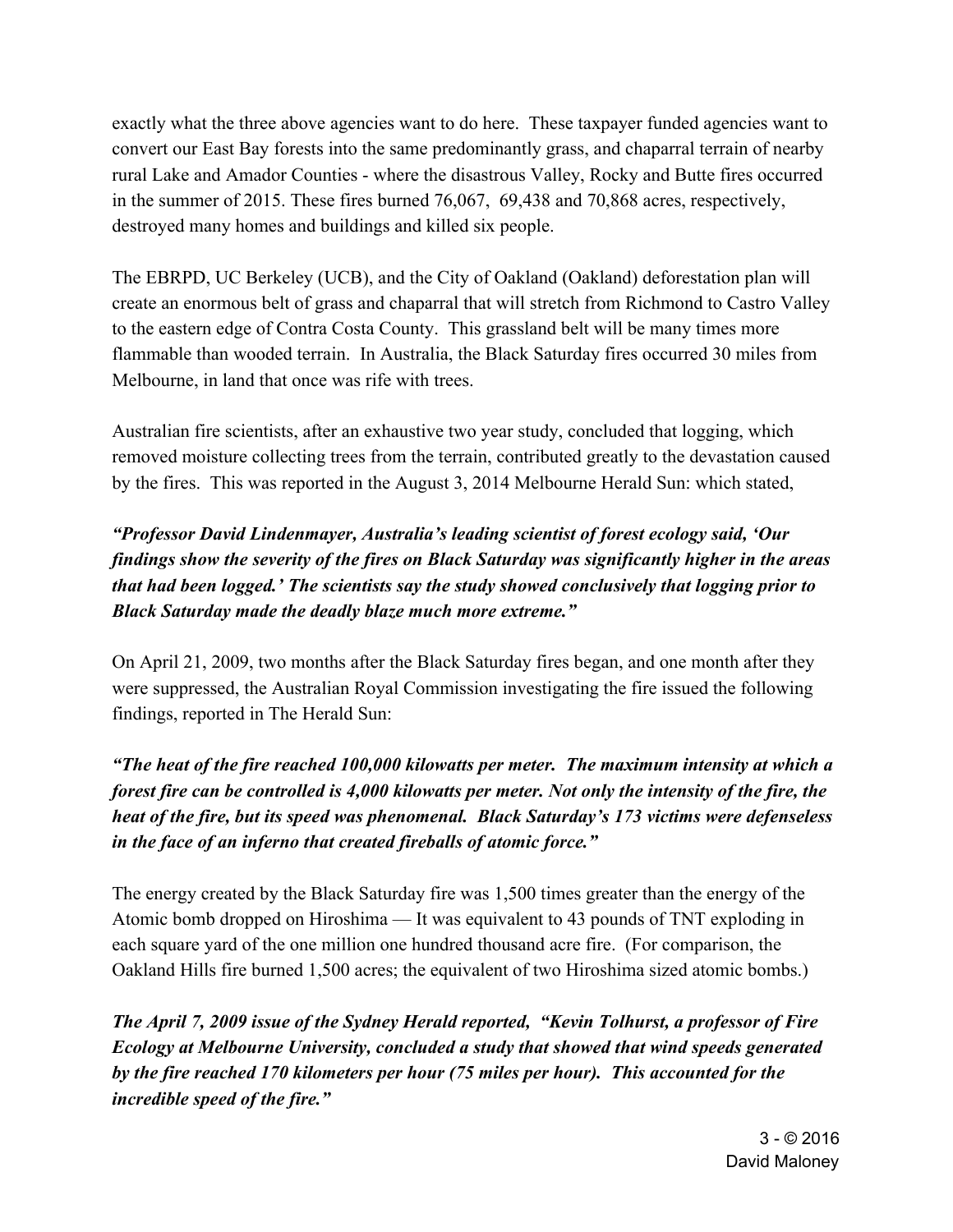## *This is the future that the East Bay Regional Parks District, U.C. Berkeley and Oakland have in store for us.*

The massive destruction that would occur would not be restricted to Alameda County. In Contra Costa County well known buildings and businesses would be destroyed, including: Macy's, Nordstroms, Traders Joes, Whole Foods and Safeway in downtown Walnut Creek; the Orinda theater; Whole Foods, Safeway, Big O Tires, Peet's Coffee in downtown Lafayette — and all other businesses. The jobs they provide will disappear. This catastrophe would not only destroy the economy of the Bay Area, but also have an immense cost in human suffering.

#### *"False facts are highly injurious to the progress of science, for they often endure long."* - Charles Darwin

We constantly we hear from people with no training or experience in Fire Science — whose actual goal is to "restore" the East Bay hills to how they appeared in 1776 — how dangerous Eucalyptus trees are.

In an interview with Lucy Kang of KPFA, broadcast August 14, 2015, representatives of the Sierra Club, EBRPD and the Claremont Canyon Conservancy claimed that removing half a million "non-native" trees and "restoring" the land to its what it was like in 1776 would make us all safe from wildfire.

Carolyn Jones, Public Information Supervisor for the EBRPD said, *"Removing these trees would make us fire safe. Historically speaking the East Bay Hills looked much like, um, the other hills in California, mostly grassy with pockets of Oak groves and, you know, riparian streams and so forth."*

In other words, deforest our public land and convert it into hundreds of thousands of acres of grass fields — duplicating the vegetation of Lake and Amador counties where the disastrous Valley, Rocky and Butte grass wildfires occurred in 2015.

Michelle Myers, Director of the San Francisco Bay chapter of the Sierra Club said, "*We firmly believe the best way to encourage a healthy and vibrant ecosystem that is also fire safe is to allow the native grasses, the native chaparral, the riparian habitat, allow that to come back. That will be much more fire resistant."*

The California Chaparral Institute, the foremost authority on chaparral in California, contradicts Meyers and Jones. It states on its website, **"There is no question chaparral provides the**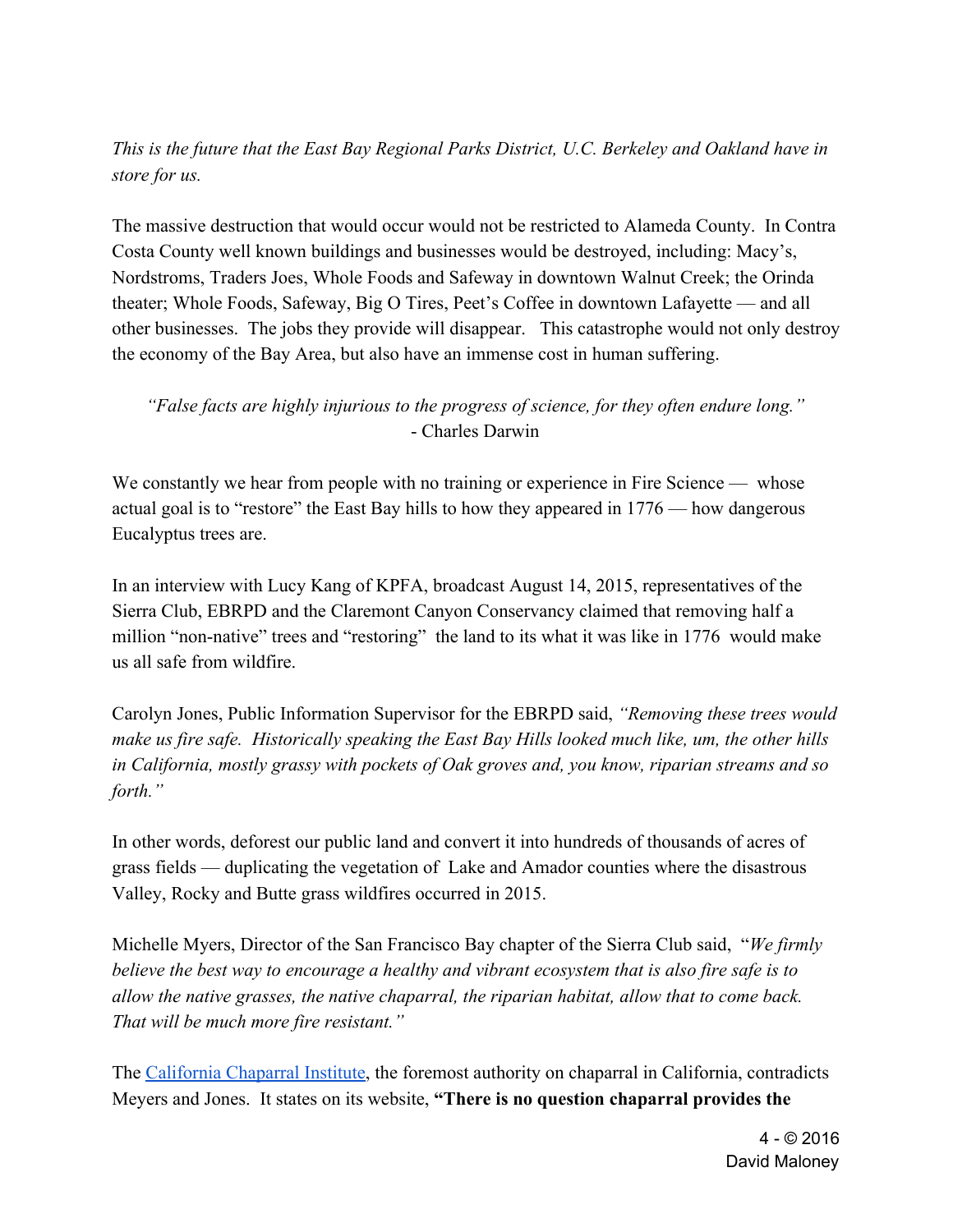**perfect fuel for wildfires."**  And, "Being dense, impenetrable and prone to infrequent, huge wildfires is the natural condition of chaparral." And, "There is no question chaparral is extremely flammable, especially during dry weather conditions."

Ms. Myers also described what she thinks happens if a Eucalyptus tree catches fire. *"When they light, the fire goes up and creates something called a crown fire.*" The implication that a tree fire automatically generates a crown fire is not true. "Crown fires need strong winds, steep slopes, and a heavy fuel load to keep burning." (U.S. Forest Service, Fire and Aviation Management Web Site) Any species of tree with crowns is capable of supplying fuel for a crown fire.

Ms. Myers also didn't say which species of Eucalyptus she was talking about, or mention that there are three different species predominant in the East Bay Hills, or that there are over 700 species of Eucalyptus in the genus of Eucalyptus, all with different flammability levels. She lumped them all together. She also implied that only Eucalyptus trees throw off embers. In fact, trees of all species throw off embers when on fire.

Ms. Myers, a representative of an environmental organization, and Ms. Jones, a public information officer, were being asked fire science questions, which was unfair to both of them and clearly outside of their area of expertise.

In the early 1960's the California State Fire Marshall's office described a group of people who were making erroneous pronouncements about fire prevention methods, and who were members of well known organizations, by saying, "they typified opinionated misinformation being spread by those with quotable positions."

It is mind boggling that in the San Francisco Bay Area, a place with so many institutions of higher learning, and rich in intellectual resources, such a lack of knowledge of fire science by public servants and leaders of well known environmental organizations can exert so much influence; an influence which threatens public resources, public safety and exponentially increases the probability of a mega disaster. Have any members of the organizations represented in the KPFA interview taken a fire science course, fought a fire or received training to prevent a wildland fire? Why does the media ask environmentalists questions that can only be accurately answered by wildland fire prevention personnel? And shouldn't the U.S. Forest Service analysis released on September 27, 2013, be prominently mentioned in this crucial controversy?

 "*It is difficult to get a man to understand something when his salary depends on his not understanding it*." - Upton Sinclair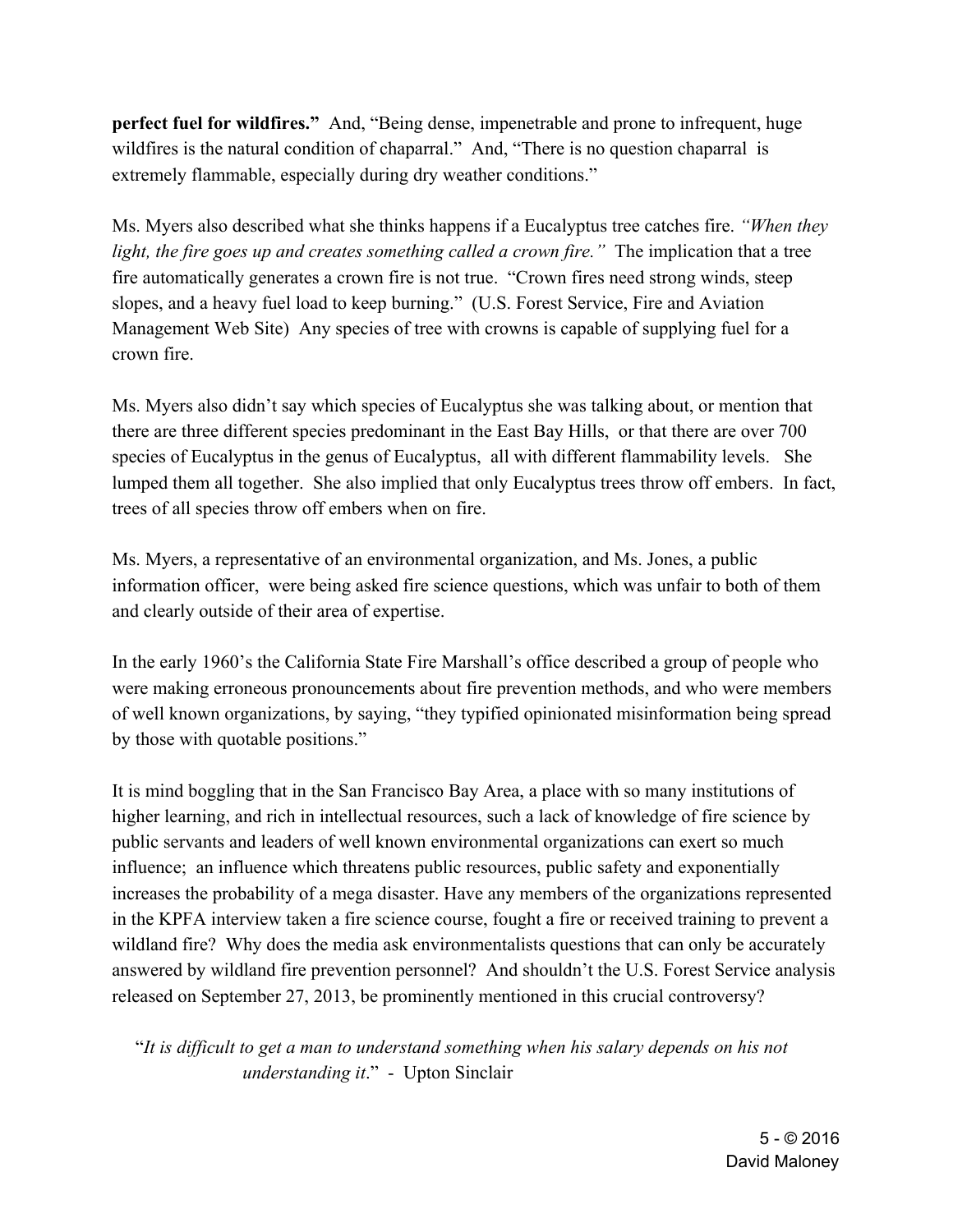Michelle Myers and Carolyn Jones don't understand the basics of wildland fire science and that our world is very different than the world of 1776. Today, ten million people live in the Bay Area, as opposed to about a thousand in 1776. Two and one half million people live in the East Bay, where there are hundreds of thousands of buildings and residences which weren't here in 1776. This residential and commercial building density represents a tremendous fuel load. If a fire advances into this fuel load there will be no stopping it. What they and many other people also don't understand is that grasses and chaparral are much more flammable than trees, and that one species of Eucalyptus, the Blue Gum, (*Eucalyptus Globulus*,) which is prevalent in the East Bay hills, **is highly fire resistant** - much more fire resistant than any "native" tree, other than Redwood or Douglas Fir.

All trees perform three vital functions in preventing or slowing the spread of grass and chaparral fires: they collect, with their leaves, moisture from the night air and drip it on the natural vegetation beneath them; the tops (canopies) of the trees create shade so this moisture is not evaporated by the sun by mid day; they act as windbreaks which slow the velocity of the wind that pushes grass and chaparral fires.

*Removing trees of any species and wanting grasses and chaparral to replace them greatly increases the chance of a catastrophic, unstoppable fire*.

*The plans of U.C. Berkeley, the City of Oakland and EBRPD are Catastrophically Flawed because they contain fundamental errors that would not reduce wildland fire hazard but create the conditions that would dramatically increase the likelihood of a severe fire in the East Bay Hills.*

- a. These plans completely ignore the importance of moisture in precluding, and/or modifying the size and scope of a wildland fire. The wetter grasses are, the harder it is for them to catch fire, and remain on fire. The West, Alameda County, side of the East Bay hills directly faces the Golden Gate and/or San Francisco Bay. The leaves of the approximately half a million trees the plans would cut down, collect about 20 inches of moisture a year *per tree* from the fog and cool air that comes through the Golden Gate and over the Bay, then drip this moisture on the ground and grasses beneath the trees. Every night of the year these trees collect and drip moisture on the ground. The annual rainfall per year is 24 inches in the East Bay HIlls; each tree almost **doubles** the amount of water dropped on the grasses beneath it per year. Remove these trees, and the grasses beneath them dry out by mid-day in the spring, summer and early fall. This will be especially devastating in drought years.
- b. These trees also produce shade which prevents the sun's rays from evaporating moisture on the grasses.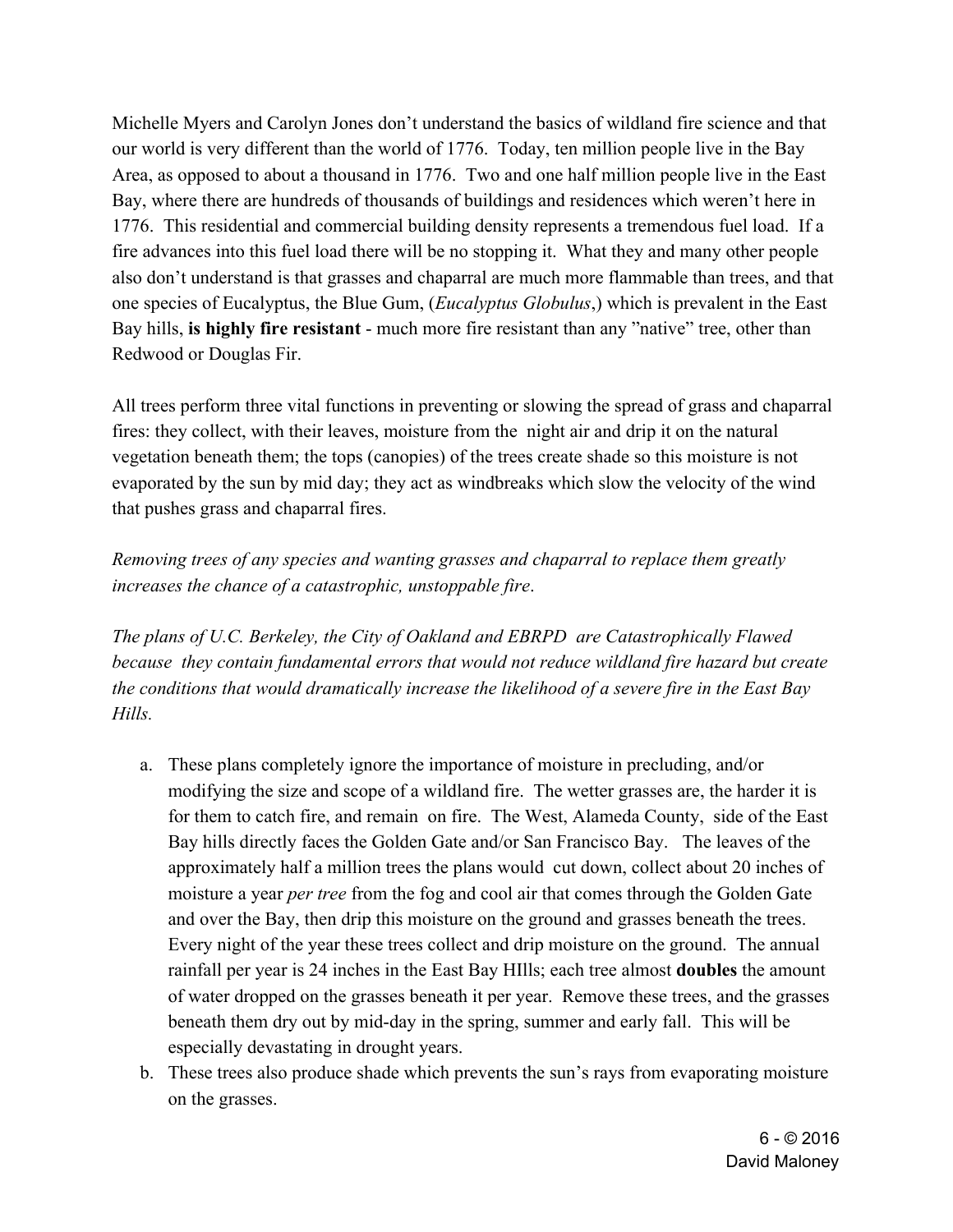c. Additionally, these trees act as windbreaks, dramatically slowing the spread of a fire should one occur. UC Davis, in an article about Eucalyptus, states, they are "an excellent wind break"

Moist living trees will be logged and left on the ground to dry out and decompose. These dried logs, coupled with the dry grasses and chaparral in the hills, will become the most explosive fuel available in a wildland fire. *The plans creates the conditions for a perfect firestorm.*

NOTE: The East Bay Municipal Utility District (EBMUD), which supplies water to Alameda and Contra Costa counties, practices sound wildland fire prevention policies. It refuses to cut down any healthy tree, "native" or "non-native," because it recognizes the value of the moisture collected and dripped by these trees on its property. Its wildland fire mitigation practice is to clear the grasses, brush and shrubs beneath its trees.

EBMUD is also well aware of the enormous amount of water needed to fight a fire. Modern fire engines pump eighteen hundred gallons of water per minute onto a fire. Three hundred seventy fire engines were used to fight the Oakland Hills fire in 1991, which had a perimeter of 5.25 miles. ("Oakland Hills Fire - An Overview" by Captain Don Parker, Oakland Fire Dept Office of Fire Services) The amount of water used by these fire engines was almost *forty million gallons per hour.* If hundreds of thousands of trees are cut down, the next fire will be much larger than the '91 fire, and require many more fire engines. This will increase, by millions of gallons, the amount of water needed to attempt to contain and suppress it. Water supplies are becoming chronically short in the California and the East Bay. We cannot allow unsound, unsafe actions that pretend to be wildland fire prevention strategies but actually *increase* the chance of wildland fire which will further deplete our water supplies.)

The EBRPD, UCB and the City of Oakland display a tremendous lack of knowledge of wildland fire science. Instead, they share a seemingly fanatical desire to eradicate any species of tree that wasn't here when the Spanish sailed through the Golden Gate in 1776. They are exploiting the public's fear of wildfire and misrepresenting fire hazard mitigation as a strategy to achieve their goals.

One example of their true intentions is revealed by their refusal to tell the public that the California Bay Laurel tree, which they consider "native" to the Bay Area has more volatile oil than any Eucalyptus tree. For years we've been hearing that the volatile oils of the Eucalyptus trees make them a supreme fire hazard. Yet *the Bay Laurel contains 7.6% volatile oils of the samples tested,* according to the Journal of Agricultural and Food Chemistry (1974). The amount of volatile oils in Eucalyptus trees range from 1 to 7% of the samples tested. But no Bay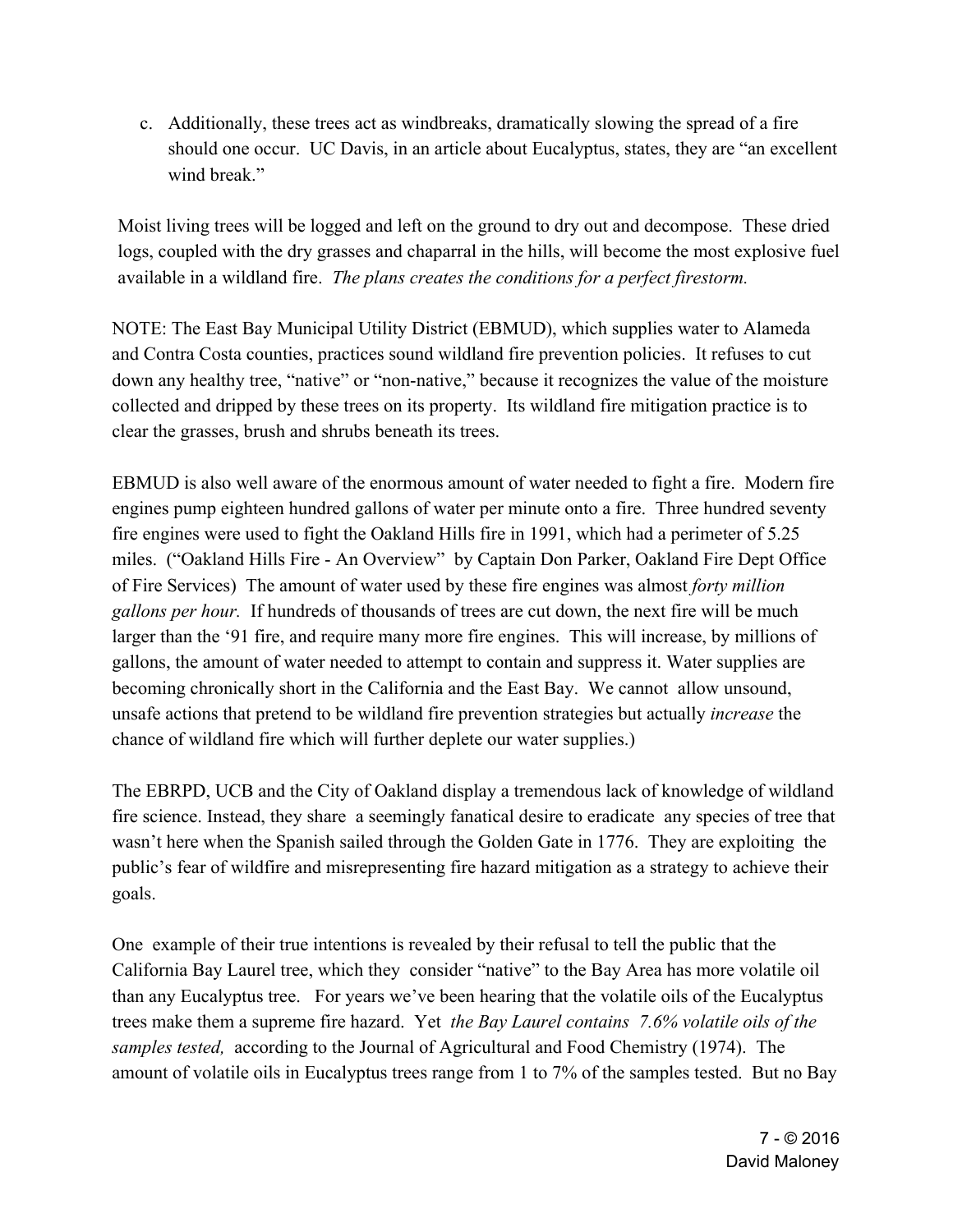Laurel trees are to be cut down — nor ever mentioned. Only trees labeled "non-native" are discussed and targeted for elimination.

**Again, it's important to emphasize — because the proponents of the deforestation plan repeatedly ignore or misrepresent well documented, publicly available official reports** *— The 1991 Oakland Hills fire originated in grass and brush (a dense growth of bushes.) This grass and brush fire ignited trees and residences. As this was happening the fire was expanding its perimeter, igniting more grasses, brush, houses and trees. The Oakland Fire Dept. then declared the fire out of control. House fires burn at about 1,500 degrees for about an hour. The heat and embers radiating from the house fires ignited still more trees. This began a chain reaction of trees igniting houses and houses in turn igniting more trees.*

*The Oakland Hills fire of 1991 was not slowed down by fire suppression.* It was slowed down by cool night air coming in through the Golden Gate, and the natural decrease of air temperature associated with night. (It's a law of thermodynamics that heat always travels from a higher source to a lower source.) This mass of cold air drew heat from the fire, which caused it to dramatically decrease its rate of spread to the point that fire suppression could contain it.

People in Contra Costa county will **not** receive any cool air coming through the Golden Gate. The Contra Costa county side of the our East Bay hills faces away from the Golden Gate and San Francisco Bay. *Almost always, the Alameda County side of the hills acts as a barrier, preventing Contra Costa County from receiving the cool air and fog from the Golden Gate and San Francisco Bay .* And the night temperature in Contra Costa county from April through mid November is almost always significantly higher than in Alameda County. This is why Contra Costa is at very high risk if the deforestation plan is implemented. A large fire in Contra Costa will not get the benefit of nature's nocturnal help.

The 1991 fire initially was pushed southwest, away from Contra Costa county, by strong winds coming from the northeast. But the fire became a firestorm, which is a fire so large that it generates its own winds. The fire, pushed by its own wind, started moving outward in all directions, including toward Contra Costa County. This fire-generated wind reached a speed of 29 miles per hour. ("Fire-Induced Winds in the 20 October 1991 Oakland Hills Fire," by J. Trelles and P. Pagni) As night fell the movement of fire from Oakland toward Contra Costa was slowed, as mentioned, by the cool air coming through the Golden Gate, and a significant decrease in air temperature in Oakland.

*But the speed of grass fires can be at least twice that of fires that involve trees, especially if there are only a few trees, or none, to act as windbreaks.* So If there had been no trees, or only a few, on the hillsides and ridgeline of the East Bay Regional Park in 1991, it is quite possible that the

> 8 - © 2016 David Maloney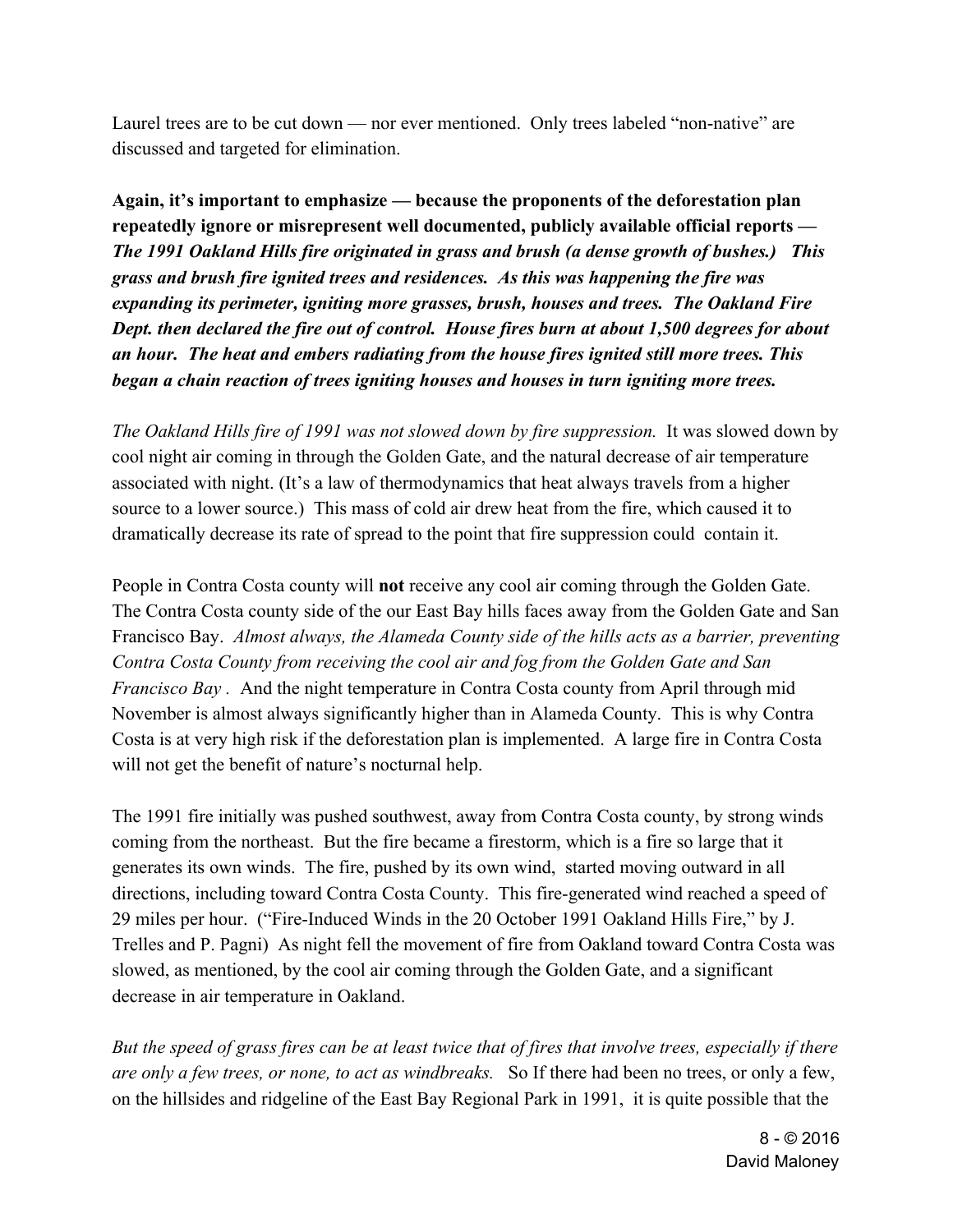'91 fire would have reached Orinda and other cities in Contra Costa County *before* the air on the Alameda side of the hills cooled it to the point that it could be contained, and restricted, to the Oakland side of the hills.

 (The distance between Oakland and Concord is almost eighteen miles. If the cool night air and trees had not slowed the '91 fire from its 29 mph wind speed, it had the surreal and shocking possibility of arriving in Concord from Oakland in a little over one half hour. This would have been a worst case scenario. But surreal and shocking worst case scenarios became realities in the Black Saturday Fires which reached wind speeds of 75 mph. In any event, due to variables inherent in firestorms, the fire would have reached Concord no later than five to six hours after crossing into Contra Costa County.)

Any living tree, no matter what its species, is much less flammable than grass and chaparral. Every living tree due to its moisture content and canopy coverage of ground fuels contributes to wildfire hazard mitigation. Every living tree is composed of at least 35% water. The amount of water in dry grass is about 1/100 of 1% -almost zero per cent - of its total volume. Every living tree is a reservoir of water. Living trees contain thousands of times more water than dry grasses. It is folly to cut down living trees and allow dry grasses to replace them.

*"In grass fuels, moisture content is a critical factor in determining flammability. Fires spread only at a low rate, or not at all, in grasses that are green, but when the same grasses become cured and dry, fires will race through them at an extremely rapid rate."* - National Fire Protection Handbook (NFPA).

## *"Live trees contain a great deal of moisture while dead logs contain very little. Lighter, thinner fuels such as grasses, leaves, and needles quickly lose moisture and therefore burn rapidly."* **- San Diego Wildfires Education Project**

Every living tree in the world is composed of at **least** 35% water year round Most trees are composed of 50-65% water year round. Trees are small reservoirs of water. Grasses contain no water in the summer. The smallest Blue Gum Eucalyptus tree (Eucalyptus Globulus) - the species of Eucalyptus prevalent in the East Bay Hills - contains at its driest, over 1,400 pounds of water. The largest Blue Gum trees contain, at their driest, over 3,200 pounds of water.

Eucalyptus trees are the main target of those who would cut down trees and put us in grave danger. (They use the "blue car" propaganda tactic, which is explained later in this article.) They claim that Eucalyptus trees are more flammable than other trees — and more flammable than grasses — is untrue and now dangerously misleading. *There is not one shred of fire science to support this claim.* The beginnings of this myth coincided with the founding of the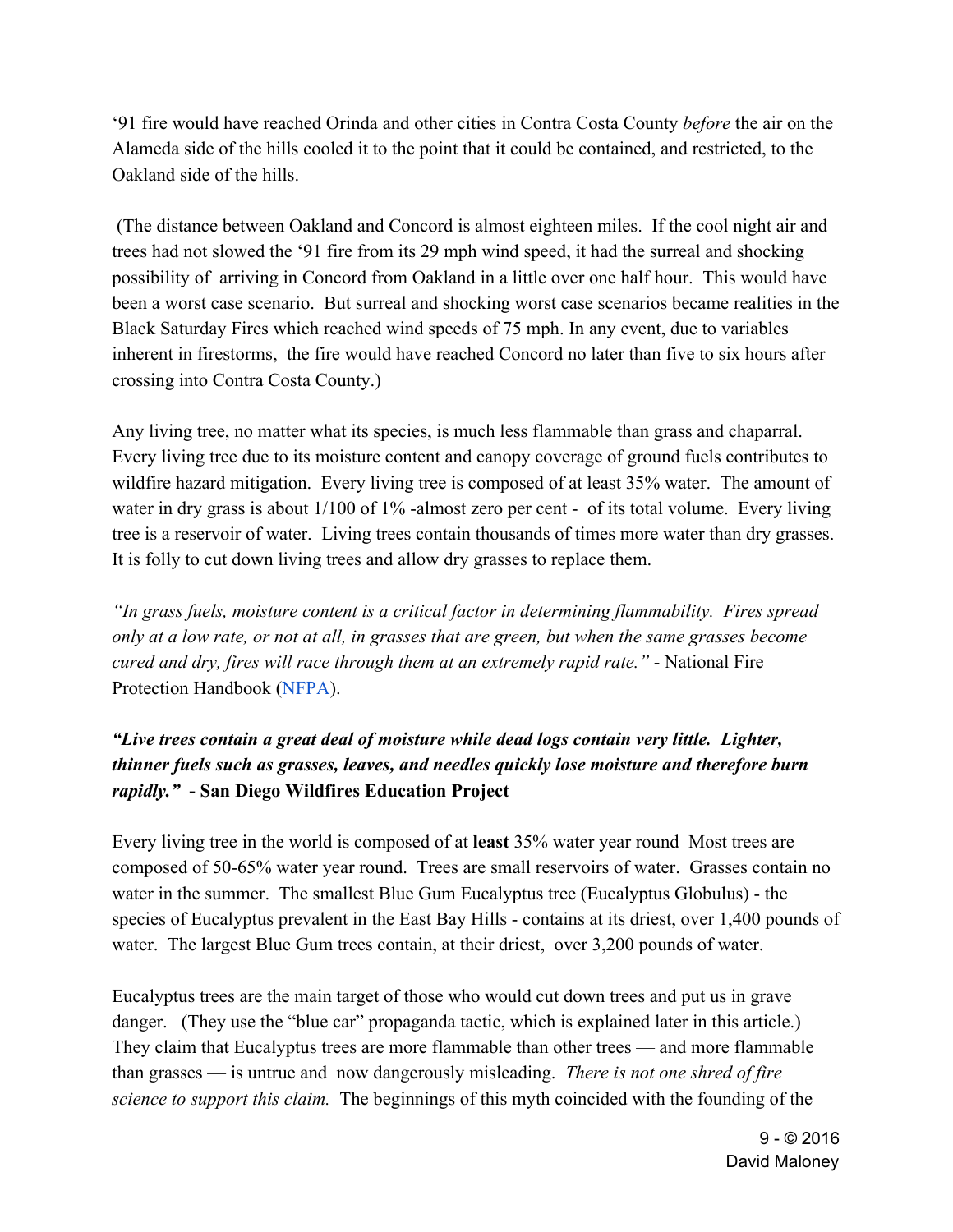California Native Plant Society in 1965. It has been repeated so often, it is now taken by many as fact. The reality is that one genus of tree, the Eucalyptus, which has over 700 species, is being targeted for removal by "native" plant extremists. Their strategy? Concoct, repeat, and sell to the public the falsehood that it is the only tree on Earth that explodes in fires, the only tree that throws embers long distances in fires, the only tree with volatile oils, and so on.

Let's dispel these myths. All species of trees can explode in fires. Put into the YouTube search bar "exploding trees in fires." You will see olive trees, pine trees and other species of trees exploding when on fire. Type into your browser search bar "eyewitness trees exploding in fires" to read eyewitness accounts of trees from all over North America exploding in fires.

 Natural vegetation is what fire scientists call grasses, shrubs, brush and trees. All natural vegetation, when on fire, throw burning embers. No species of grass, shrub, bush or tree has a monopoly on this. And, it is important to note, **all** species of trees can throw burning embers long distances.

Saying that the volatile oils in Eucalyptus trees make it highly flammable is the biggest stretch of truth, and maybe the most glaring example of a word or phrase being misused with the intent of eradicating Eucalyptus trees and scaring the public to accomplish what the truth won't allow removal of Eucalyptus trees.

Volatile oils have nothing to do with the flammability of a tree. Sound counterintuitive? Volatile oils and essential oils are two terms that are synonymous and represent the same oil in a plant or tree. **The essential oil of any tree or plant is named that because it's essential to the fragrance of the tree or plant. The same oil is also called volatile because after going through manufacturing processes it is turned into a flammable liquid**. Terpene is a very common essential/volatile oil. After going through a manufacturing process it becomes turpentine.

Why are the essential/volatile oils of any tree irrelevant to the flammability of a tree? Because of the moisture content in all trees, the thickness of their bark, and the density of their wood, most tree species require 800º to 1200º F (Fahrenheit) of heat to ignite. A few, like the Redwood tree, Douglas Fir and Blue Gum Eucalyptus can withstand more than 1500 F heat if the fire moves rapidly past them. All trees contain water — approximately 30% of a tree is water. Every species of tree in the East Bay hills is at least 30% water. This moisture is far greater than the amount of essential/volatile oil in any tree. It overwhelms by far any chance the essential/volatile oil has to set the tree on fire.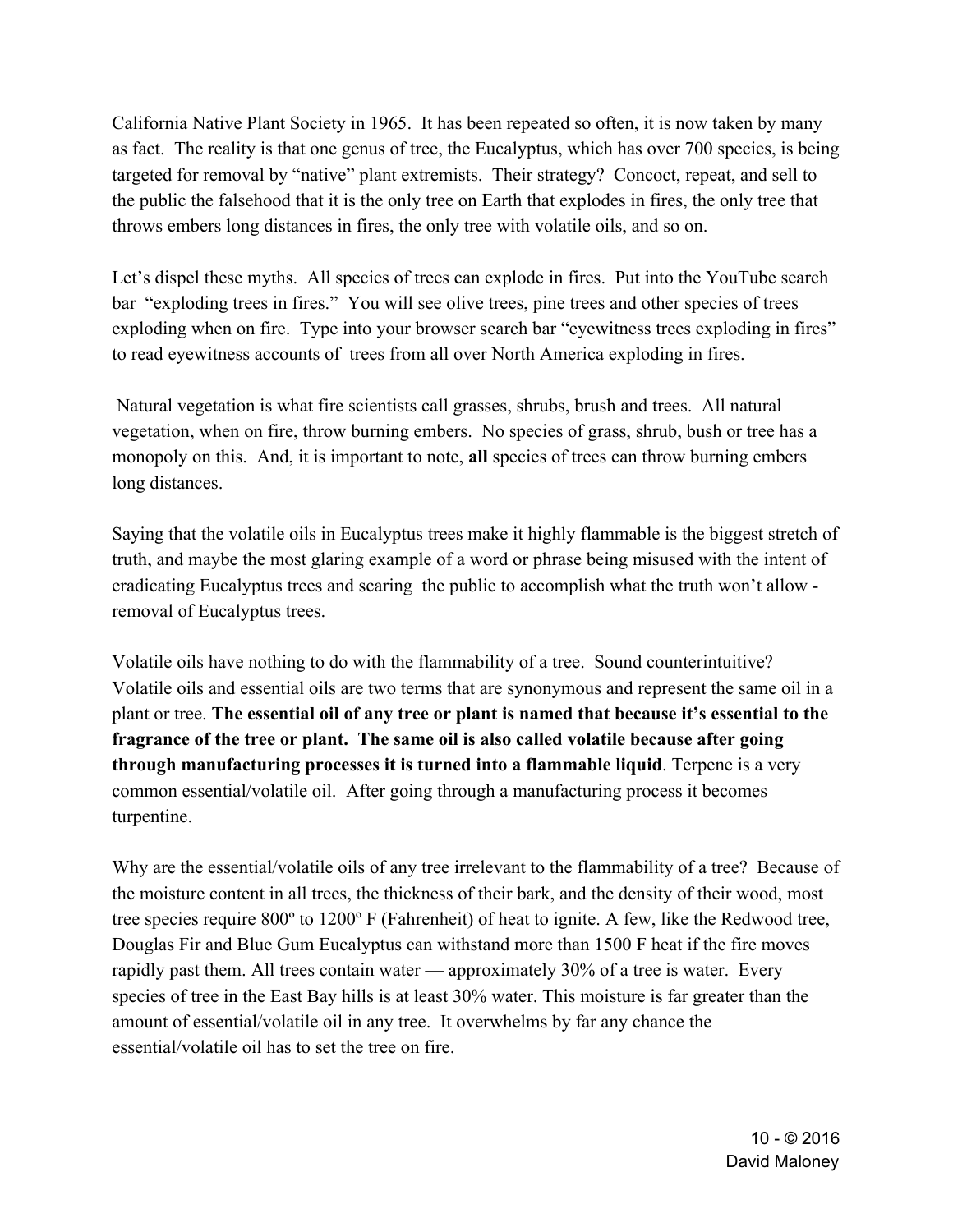Also, the volatile/essential oil in any tree cannot sustain heat long enough to ignite the highly dense wood of the tree. (There is an inverse proportion between temperature and amount of time it takes for all combustibles, including trees, to catch fire. The lower the temperature the longer it must be applied to a tree; the higher the temperature the less time is needed for the tree to catch fire.) This is an evolutionary mechanism that trees developed to survive. The amount of essential/volatile oil in a Eucalyptus depends on what species of Eucalyptus is being sampled. Across the 700 species of Eucalyptus the range is between 1% to 7.0% As stated previously, the California Bay Laurel tree contains approximately 7.6% volatile oils.

Additionally, essential/volatile oils rise to the top (the canopy) of trees as the air temperature of the day warms, or as the heat of a fire approaches the tree. In non-mountainous regions like the SF Bay Area, (where lightning strikes are more extremely rare), the canopy (top) of a tree catches fire because a fire ascends the tree from its trunk or branches. In other words the tree is already on fire before its essential/volatile oils are involved.

If the top of any tree is going to catch fire before its lower parts, it's usually due to lightning. The amount of energy in a lightning bolt that strikes the top of a tree is so great that it dwarfs the ability of the wood of the tree to withstand it. The wood catches fire first and *then* ignites the tree's essential/volatile oils. So even at the top of the tree the volatile oils are irrelevant in the tree's ignition. In the East Bay Hills we don't have to worry that lightning will ignite the canopy of a tree. The assertion that the essential/volatile oils in Eucalyptus trees make their canopies more flammable than other trees is nonsense.

Sometimes in a wildland fire burning embers from grasses, brush, shrubs, or trees are swept by wind onto the tops of other trees and ignite them. *This can happen with any species of tree.* Additionally, burning houses in the wildland/urban interface, such as we have in the East Bay, make major contributions in terms of size and quantity to the total amount of embers. We learned this from the 1991 fire.

Constantly pretending that characteristics common to all trees are unique to Eucalyptus trees is like saying, "If a blue car crashes into a house at 100 mph, the damage to the house is because the car is blue." Any car hitting a house at 100 mph is going to do extensive damage regardless of its color.

The propaganda used against the Eucalyptus is three-fold.

1) There are more than 700 species of trees in the genus *Eucalyptus*. Lumping all 700 *Eucalyptus* species into one category is like saying all fish in the ocean are one species with the same characteristics and attributes. Each species of Eucalyptus has different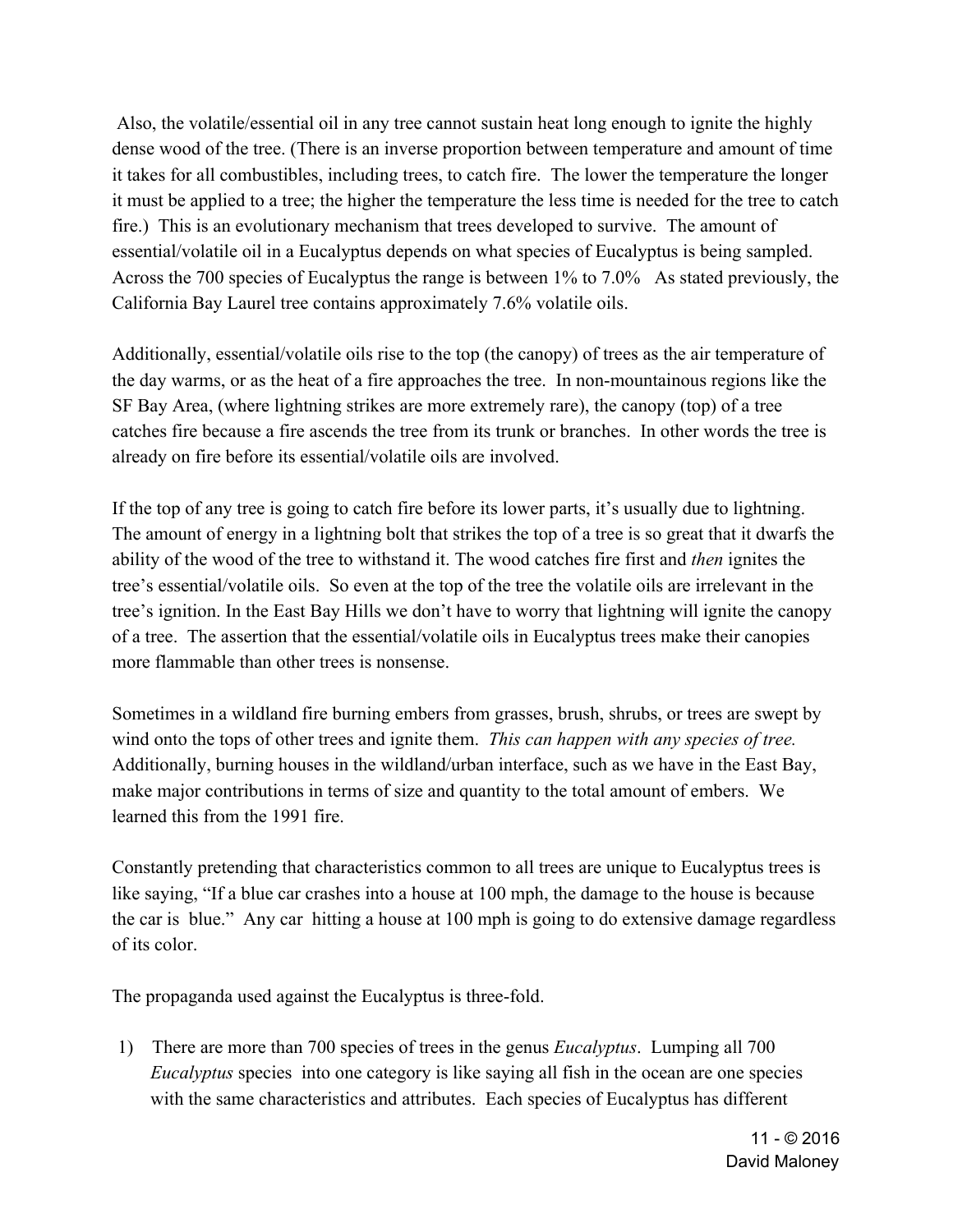characteristics and attributes. For example: *Eucalpytus globulus*, the Blue Gum species of the genus *Eucalyptus*, is highly fire resistant. Mature trees are tall, ranging from 80 to 150 feet. Its bark is thick and moist, and its lowest branches start about 25 to 30 feet above the ground. It has long, relativity broad leaves that collect much moisture from the air and drip in on the ground beneath. It is dominant in the East Bay hills.

 (We have many pictures of Blue Gum Eucalyptus trees surviving wildland fires while others species of trees labeled "native" were incinerated. One of the most dramatic examples of this phenomenon are the photographs we have have of Blue Gum trees alive and well after enduring the heat of the Scripps Ranch fire in San Diego, CA, in 2003. Everything around these Blue Gums has been incinerated. We have another profound picture. This is of a Blue Gum that withstood the 2000 degree heat of the '91 Oakland Hills Fire, standing tall and alive while all around it trees "native" to the Bay Area have been reduced to ash.)

 The Dwarf Blue Gum, *Eucalyptus compacta*, is not as fire resistant. It is short, about 25 to 30 feet tall and its branches grow low to the ground. Yet it is still more fire resistant than any grass, brush or shrub. But lumping these two very different species together to condemn both is convenient if your goal is to get rid of trees that weren't here in 1776.

2) Deliberate use of militant language that strongly biases discussion thereby disallowing reasonable discourse. Any species tree that wasn't here in 1776 is labeled "non-native" — and then "invasive." A tree that *was* here in 1776 is "native." "Invasive" trees "encroach" on "native" tree land. This use of militant language to describe Eucalyptus trees began around the time the California Native Plant Society was formed. Choosing the date of Europeans arrival into San Francisco Bay as the determinant of whether a tree is "native" or "non-native" is arbitrary and has nothing to do with a scientific determination of its flammability.

3) Omitting information needed to have a balanced viewpoint. For example, let's enter a pretend world where we all know that cars exist but we don't know much about cars. Then a group of people who hate the color blue assert, "All blue cars are very dangerous. Blue cars can go 100 mph and when they crash horrible things happen. Their hoods crumple and they can even crash at 10 mph. Their tires go flat at inopportune times. They can run out of gas. If you make a turn going too fast they will flip over, their engines quit without warning, they crash into other non-blue, safer cars. And they kill people.

We don't know about cars in our pretend world so we believe what we are told, and assume only blue cars have these characteristics, when in fact all cars do.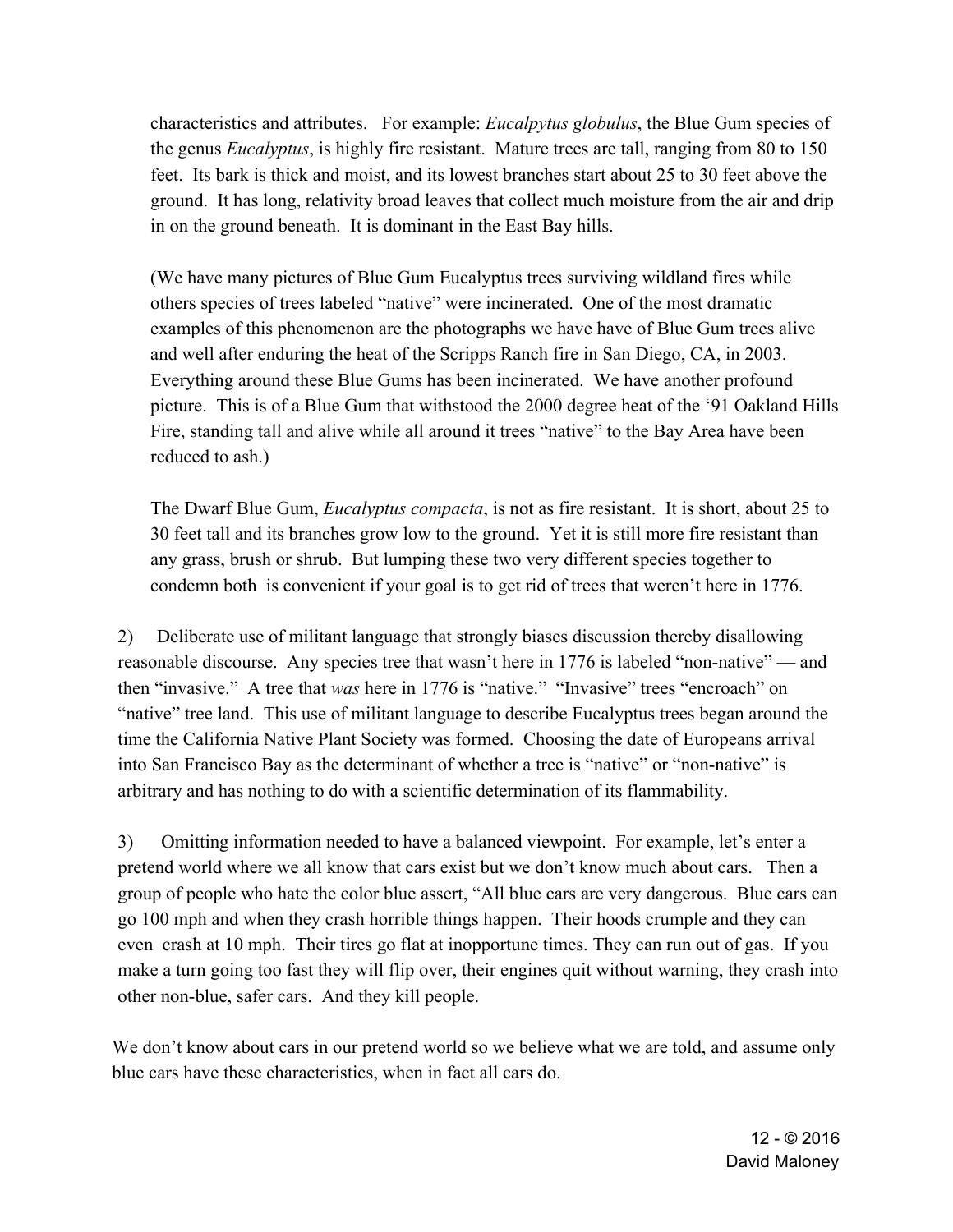The Eucalyptus trees are like the blue cars. When they catch fire they react like all trees do. But most people understandably don't know the details about what happens to trees when they catch fire. And they don't know there is more than one species of Eucalyptus trees in the East Bay hills. *The public has been bombarded with misinformation for over fifty years* and believes trees are more flammable than grasses, that all Eucalyptus trees are one species and that Eucalyptus trees have fire characteristics different from and more dangerous than other trees.

We have many examples of facts destroying myths. California's Oak trees, which were here in 1776, have branches lower to the ground than Blue Gum Eucalyptus tree and are therefore more likely to be ignited from grass and shrub fires. Almost all the Oak trees in the Oakland Hills fire of 1991 were burned to ash, while many,many Blue Gum Eucalyptus with their longer trunks, thicker moist trunks, and branches high from the ground survived the fire. There is photographic evidence of this, showing Blue Gum Eucalyptus trees alive and standing tall after fire burned all the neighboring Oak Trees and houses to a crisp.

The people who want all trees that weren't here in 1776 removed like to state that Eucalyptus trees drop strips of bark to the ground which are flammable. *This is another red herring used to divert attention away from fact.* Singling out eucalyptus litter with such statements is propagandistic, designed to mislead and frighten the public. It is the "blue car" tactic. And It doesn't differentiate the species of Eucalyptus. It lumps all the 700 plus species of Eucalyptus into one. *All trees drop litter onto the ground that is flammable.*

*In many cases the strips of bark the Blue Gum and Red Gum produce and drop on the ground are less flammable than the litter that "native" trees produce.* Why? Because they are thicker, so it takes more heat for them to catch fire. For practical purposes though it can be said that the litter that all trees in the East Bay produce are equivalent in flammability, including the litter "native" trees produce.

The U.S. National Park Service confirms this when, describing how a ground fire burns tree litter on the forest floor, eliminating for several years the litter's capability to fuel a fire states:

*"In five to eight years enough litter can accumulate in a forest to return ground quantity fuel to the pre fire level."*

 The U.S. Forest Service doesn't differentiate species of trees when talking about how litter can fuel a fire. In other words, *all* tree species produce litter that is fuel for a fire.

It takes about 6-8 years for Eucalyptus strips to accumulate to the point that they pose a fire threat. But during this same time grasses, brushes and shrubs are growing at a much faster rate.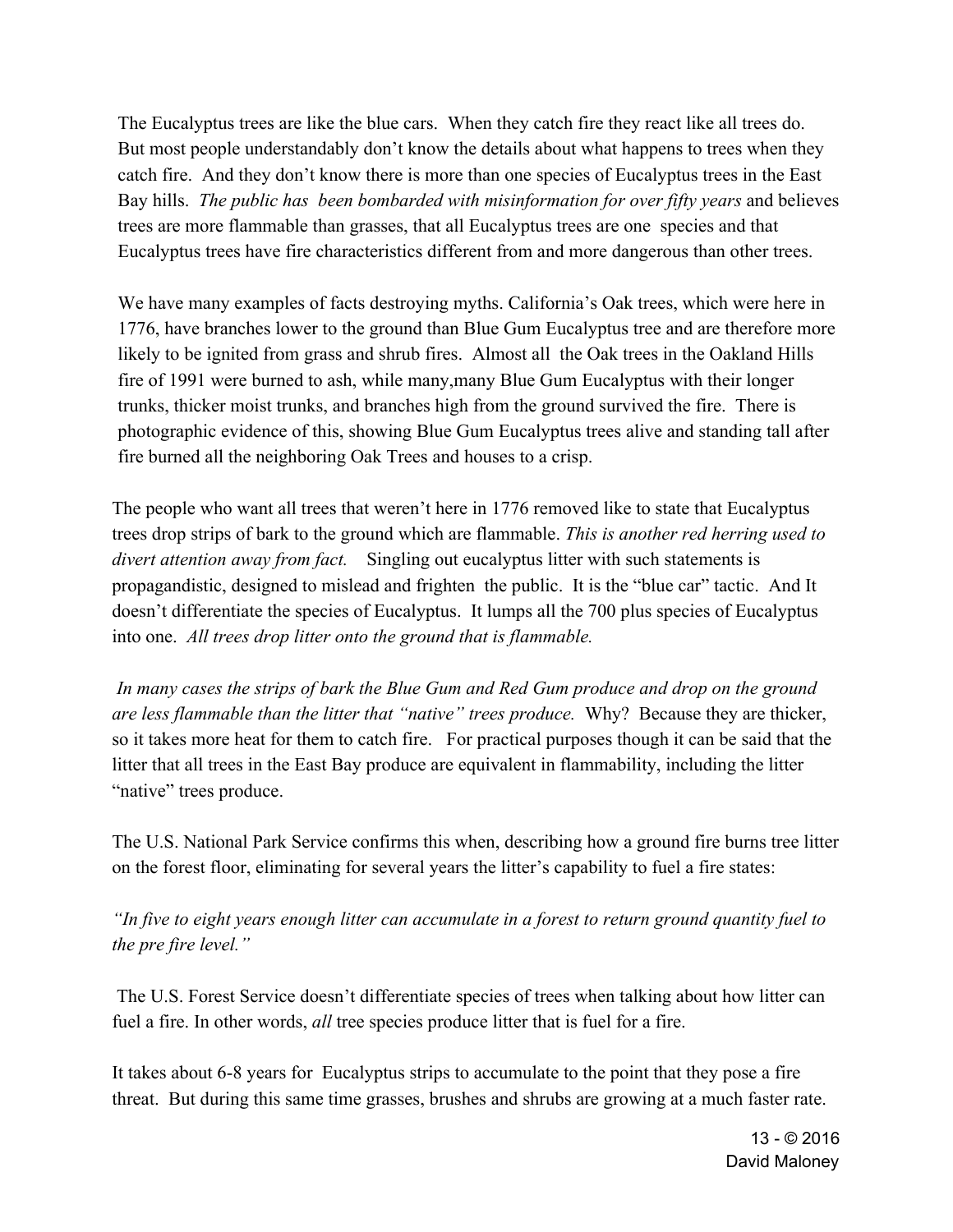An inexpensive plan that would preserve our forests is to have crews go and clear out the brushes, shrubs, bark strips, fallen branches (inevitably dried out) and dead leaf litter from *all* trees. It would also be environmentally safe. (The Environmental Impact Statement for the City of Oakland, U.C. Berkeley, and EBRPD plans lists toxic Dow Garlon™ and Monsanto Roundup™to be applied twice a year, for up to ten years, *or more, as needed*, to tree stumps to prevent them from re-sprouting. These thousands of gallons of herbicides, will leach into the ground water, and then the Bay.)

The highly fire resistant Blue Gum eucalyptus is very efficient at using water. (This is another pin in the balloon of misinformation that has been spread for 50 years.) The Blue Gum evolved in Southeastern Australia where there is little rainfall and six or more grass fires a year. To survive, it evolved fire resistant qualities and an efficient use of water. It is, ironically, not only highly fire resistant, but is perfectly adapted to survive in California in drought years. It will fare better than many "native" tree species. Many "native," trees, particularly oaks, due to the drought, are drying out, causing their branches to crack and fall to the ground to become kindling for any fire. The plan would cut down almost one half million eucalyptus trees that retain more moisture than many "native" tree species.

For over 50 years the people who want to get rid of trees based on their species have had a monopoly on dispensing information. Few challenged what seemed a harmless eccentricity. Now, however, it is serious misinformation that endangers our precious forests and public safety.

(On a side note: Eucalyptus trees were brought here in 1850, 170 years ago. At the same time Monterey Pine trees were brought by settlers from Monterey county, 80 miles south of San Francisco to the SF Bay Area. Monterey Pine is "non-native" because it originated in Monterey county, 80 miles south of the East Bay! Because neither species originated in the SF Bay Area the California Native Plant Society and its allies refer to Monterey Pine and Eucalyptus as "invasive." How many years does a tree species have to be here before it's considered "native"? Is this whole "native" vs. "non native" tree schism getting silly?)

"The National Fire Protection Association (NFPA) is a global nonprofit organization established in 1896 and devoted to eliminating, death, injury, property and economic loss due to fire, electrical and related hazards." Its mission is to "help save lives and reduce loss with information, knowledge and passion. Its "information and knowledge comes in many forms" including extensive "research and data analysis, technical training and certification." (From the NFPA's website.)

In the NFPA's Fire Protection Handbook, on page 13-61 of Volume II, it is stated, *"Cured (dry) grass, if present in large and uniform volume, provides the most flammable ground fuel in the*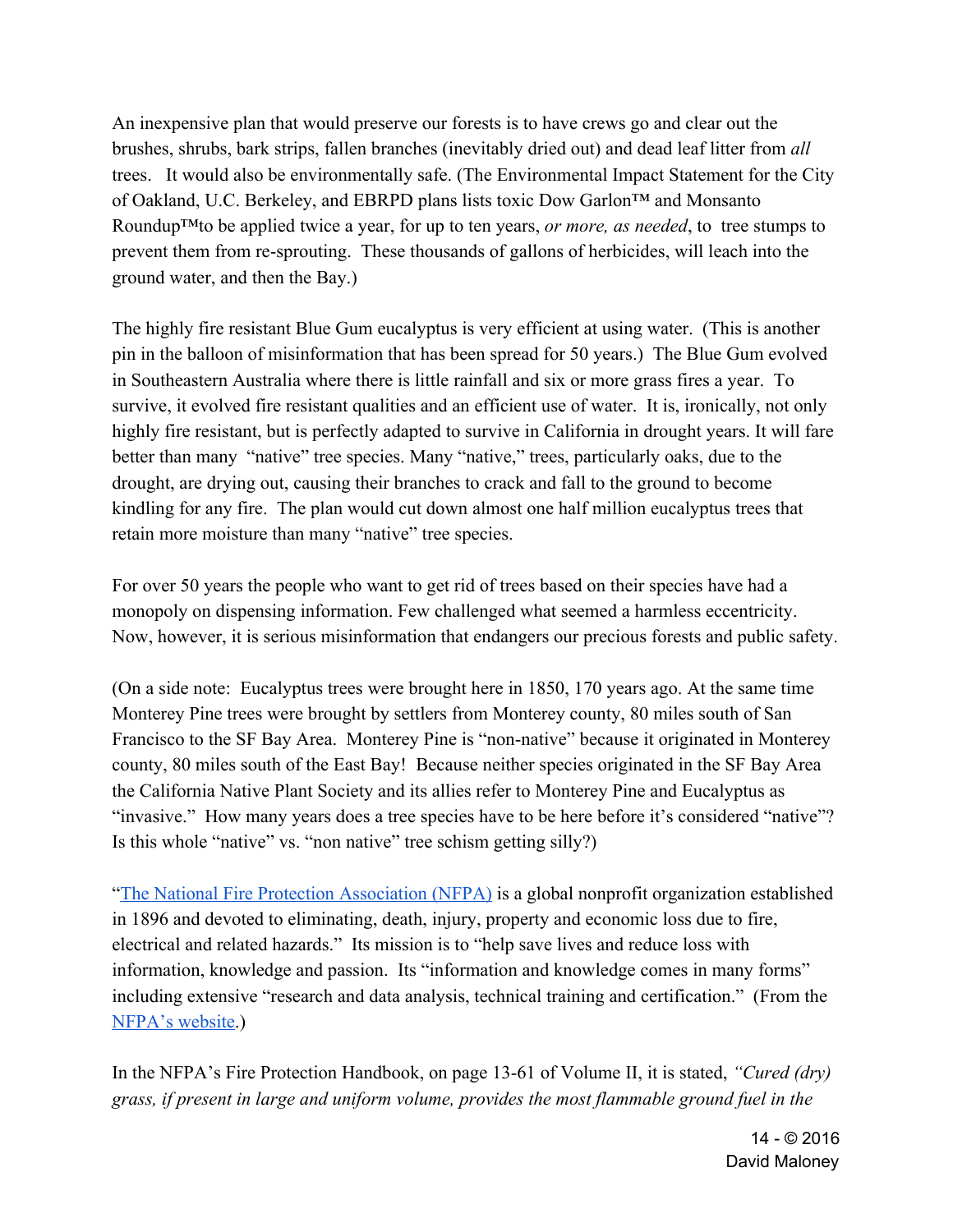*region.*" The word region refers to any area any where in the world that is under discussion. The above statement was based on rigorous scientific research and analysis. And there are no conditions to the statement. No if, ands, or buts. It's a flat out truth. In Australia this fundamental principle was ignored and the results were disastrous. In the East Bay wildland/urban interface, where our population and housing density is much more than that part of Australia where the Black Saturday fires occurred, ignoring this principle will cause a devastating fire that will take years to recover from.

The role of trees and moisture in preventing wildland fires is so crucial it is worth repeating in the next three short paragraphs using slightly different language.

 All living trees, regardless of their species, perform important Wildland fire prevention functions and are far less flammable than grasses.

1) Their leaves collect moisture from the air and drip it onto the ground. On the west side of the East Bay hills this is especially true. Trees there collect - from the fog and cool air coming through Golden Gate - and drip about 20 inches of moisture a year on the grasses underneath. (Average annual rainfall is 24" a year). Think of this moisture drip as rain. In drought years this moisture drip is especially important. Each tree removed represents an average loss of 20 inches of water dripped on the ground per tree each and every year.

2) The shade provided by the leaves and branches of the trees either prevents this moisture from being dried out by the sun, or on very hot days, significantly delays the time it takes for the grasses to dry. Without trees the grasses, especially in the East Bay, dry out by 10 or 11 AM. The grasses are then ripe for fire. With trees, in non drought years, the grasses are almost always moist. Without trees, the grasses will always be dry, whether or not it's a drought year. The role of trees in delaying or preventing the drying out of grasses is very critical.

Fire science has shown that the species of a tree is irrelevant in determining its flammability. The structure of a tree determines its flammability. This is why we have photos of Blue Gum eucalyptus trees alive and well and standing tall in the Oakland Hills Fire zone, while all around them Oak trees had been reduced to ashes.

In a landmark study by S.T. Michaletz and E.A. Johnson entitled, "Heat transfer Processes Linking Fire Behavior and Tree Mortality," it was proven that the flammability of a tree is determined by three characteristics of the tree, regardless of its species:

1) The thickness of its bark. This is important because any species of tree resists fire as long as its bark protects the inside of the tree. When the fire burns through the bark it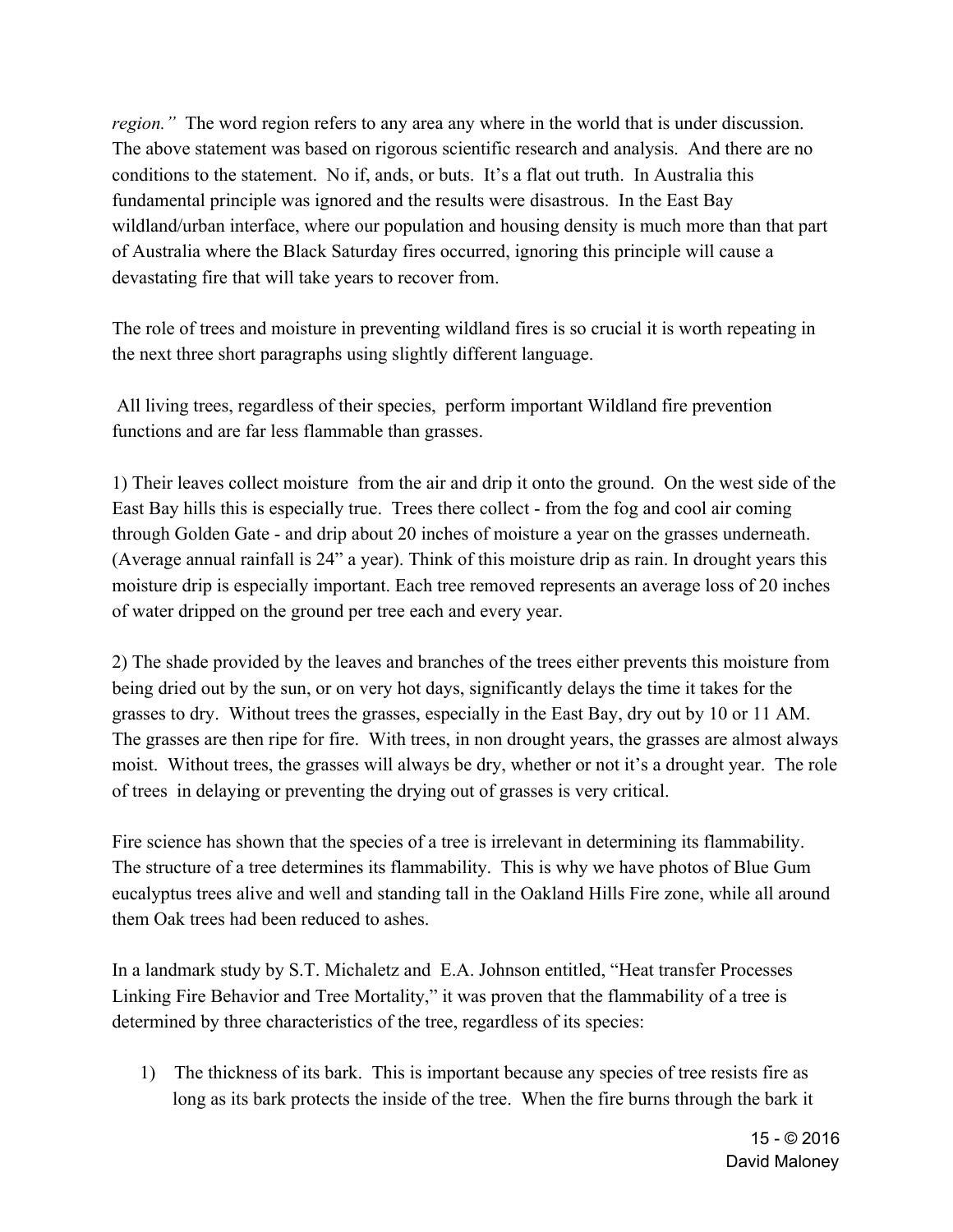starts to burn the inside of the tree. That is when the tree succumbs to the fire, loses all of its moisture, then emits massive amounts of radiant heat and dies.

2) The amount of moisture in the trees bark. Moisture is water. The more water in a trees bark, the longer the bark can resist the damage caused by fire and the longer this "shield" can protect the life processes which exist inside the tree. The thicker the bark the more moisture it can hold. And the longer it takes for the tree to catch fire and produce massive amounts of radiant heat.

 3) The height from the ground of the lowest branches of a tree. Ninety-nine percent (99%) of the time trees catch fire is because they are ignited by grasses, bushes, shrubs, or, in the wildland/urban interface, houses. Every blade of grass in a grass fire has what's called a "flame length." Every bush and every shrub on fire also produce a flame length. The flame length is the height of the flame produced by the burning fuel. Grasses in a grass fire and brush in a brush fire can ignite tree branches. The higher above the ground the branches of a tree are, the farther they are from the flames of burning grass and brush, and therefore less likely to ignite. As noted earlier, the lowest branches of a mature Blue Gum Eucalyptus tree are 25-30 feet above the ground. This feature, combined with its thick, fire-resistant bark, make Blue Gum Eucalyptus trees very fire resistant.

Bushes, shrubs and vines also produce "fire ladders." A fire ladder is natural vegetation that connects the ground to the branches of a tree, and transmits fire upward from the ground to the tree. The more removed from the ground the lowest branches are, the less chance of a fire ladder attaching itself to that tree. Oak trees, which are"native" to the EAST Bay hills, have thick barks, but very low hanging branches. This is why oak trees have low fire resistance, and why the majority of oak trees in the Oakland Hills fire burned to a crisp. Yet oak trees, as well as Bay Laurel trees, both species with lower branches and therefore more susceptible to fire, are not scheduled to be cut down in the "fire mitigation plans."

There are those who argue that the species of a tree determines its structure. There is some truth in this. But by emphasizing structure, Fire Science precludes focusing on species as the determining characteristic. The National Fire Protection Associations says, "fuel types are classified on the basis of the physical characteristics of the fuels themselves."

By contrast, preoccupation with species can lead to erroneous conclusions, which then would allow dangerous, misleading actions such as that proposed by the EBRPD, U.C. Berkeley and the City of Oakland.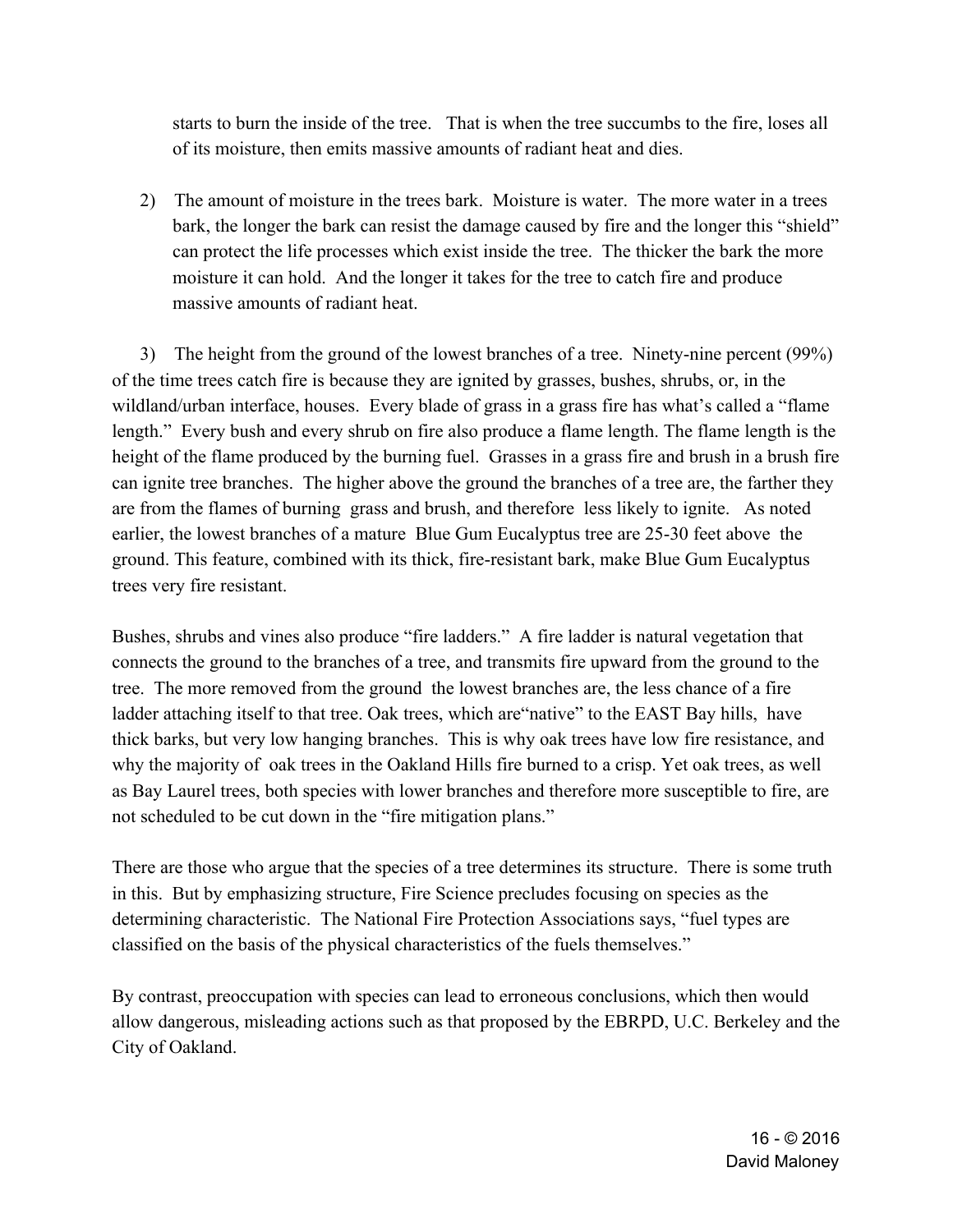Natural vegetative fuels are grasses, brush, shrubs and trees. Class A fuels are fuels which turn to ash when burned. Natural vegetation is a Class A fuel. A fundamental principle which determines the inherent flammability of all class A fuels is its ratio of surface area to its density. *Because of this fundamental principle that applies to all Class A fuels*, *dried grasses are the most flammable natural vegetative fuel.*

Why are grasses much more flammable than any species of tree? Their ratio of surface area to density is very high. Compared to grasses, trees are very dense and therefore have a low surface area to density ratio.

To illustrate how volatile grasses are, take a single sheet of 8.5 x 11" copy paper. . The surface area of each side of it is 93.5 square inches. So the total surface area of the paper is 187 square inches. But its density, which is its thickness, is only about 4/100's of an inch. It has a very high ratio of surface area to density. This is why it burns so fast.

Hold a second sheet of copy paper. Twist each end in opposite directions, as you would to light kindling in a fireplace. You have *decreased* its surface area and *increased* its density. dramatically decreasing its surface area-to-density ratio. This is why it now burns much more slowly.

Another example is a page from a newspaper. If the entire page is put into a fireplace without being crinkled it burns rapidly. If the ends are twisted in opposite directions it burns much slower.

(Those who want to cut down 500,000 trees criticize this example by saying, "It's not scientific." **Of course it's not scientific!** It's an illustration of a principle. It is not a laboratory experiment to prove a principle. The criticism is another red herring designed to divert attention away from fact.)

Blades of grass, especially of wild grasses are very thin, about 4/100 of an inch. Their lengths vary, but because they are so thin they have very low density. There surface area-to-density ratio is very high. Because trees are much denser, they have a much lower surface area to density ratio. This is one reason trees are much harder to ignite in a wildfire than grasses. (They also contain water whereas dry grasses don't.)

Trees also act as windbreaks. In a grass fire, the velocity of the wind is a critically important factor in determining the fire's speed. Even slight differences in wind velocity can greatly affect the rapidity of a grass fire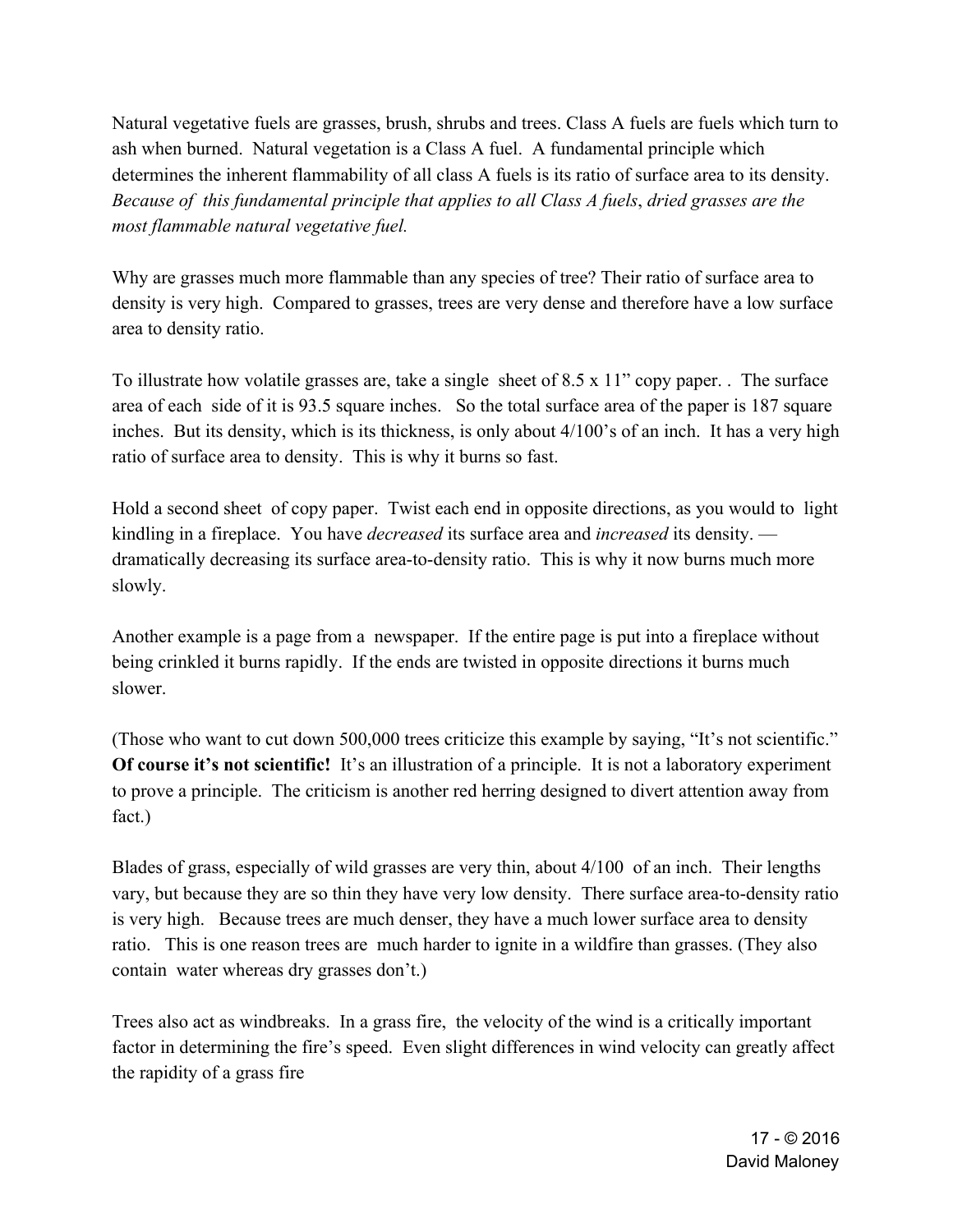The difference in the average speed of a grass fire and a fire involving trees is dramatic. A large grass fire can move twice as fast as a wildland fire involving trees, which can move at about 6.7 mph. Without trees, a large grass fire starting in Oakland might reach Castro Valley or Walnut Creek in an hour, very little time for evacuation or effective fire suppression. A fire involving trees, should it get out of control, will reach Castro Valley in two hours. (A catastrophic grass fire, like the Black Saturday fires, will spread at a much faster rate).

As stated above only 1% of all wildland fires start in trees. The other 99% start in grasses, bushes and shrubs. (The Oakland Hills fire of 1991 started in grass.) And only 8% of all wildland fires catch trees on fire. *This means that 91% of all wildland fires do not involve trees at all but are restricted to grasses, bushes and shrubs*. *If we decrease the amount of trees in the hills and replace them with grasses we will have dramatically increased the chances of a wildland fire occurring.*

The first NFPA principle violated by the deforestation plan is the logging of trees. Living trees contain much more moisture than dead ones. (Note the logged trees will not be removed from the hillsides.) When a tree dies its moisture evaporates. Its trunk and the tree are almost always replaced by grasses, and/or shrubs, which are the most flammable natural vegetative fuel.

Trees, because of their thick bark, ability to collect moisture from the air, especially in foggy areas, and branches away from the ground, are the *most* fire resistant natural vegetation. Grasses, which will grow in place of the logged trees, are the *least* fire resistant and most flammable natural vegetation.

The NFPA's Fire Protection Handbook (Vol II, page 13-61) states, "Cured (dry) grass, if present in large and uniform volume, provides the most flammable ground fuel in the region." There are no modifying conditions in this statement. There are no ifs, ands, or buts. If the most fire resistant vegetation is removed, less fire resistant vegetation (e.g., grasses)will take its place. The second principle violated is leaving dead wood on the ground. It will dry out and become highly flammable.

The worst fire in the history of Angel Island in the San Francisco Bay occurred in 2008. Several years before, dozens of highly fire resistant Blue Gum Eucalyptus trees that were almost directly in the path of the fog and cool air that regularly comes through the Golden Gate were cut down. These trees collected and dripped onto the ground 59" of moisture each year – almost six feet of water — which kept the island's grasses moist. When they were removed, the grasses dried out by midday. The ground where the trees were logged for the first time in decades resembled dry ground in Lake County. The people responsible for the removal of these trees proved how little they know about fire science and the role of trees in preventing wildland fires twice. Once by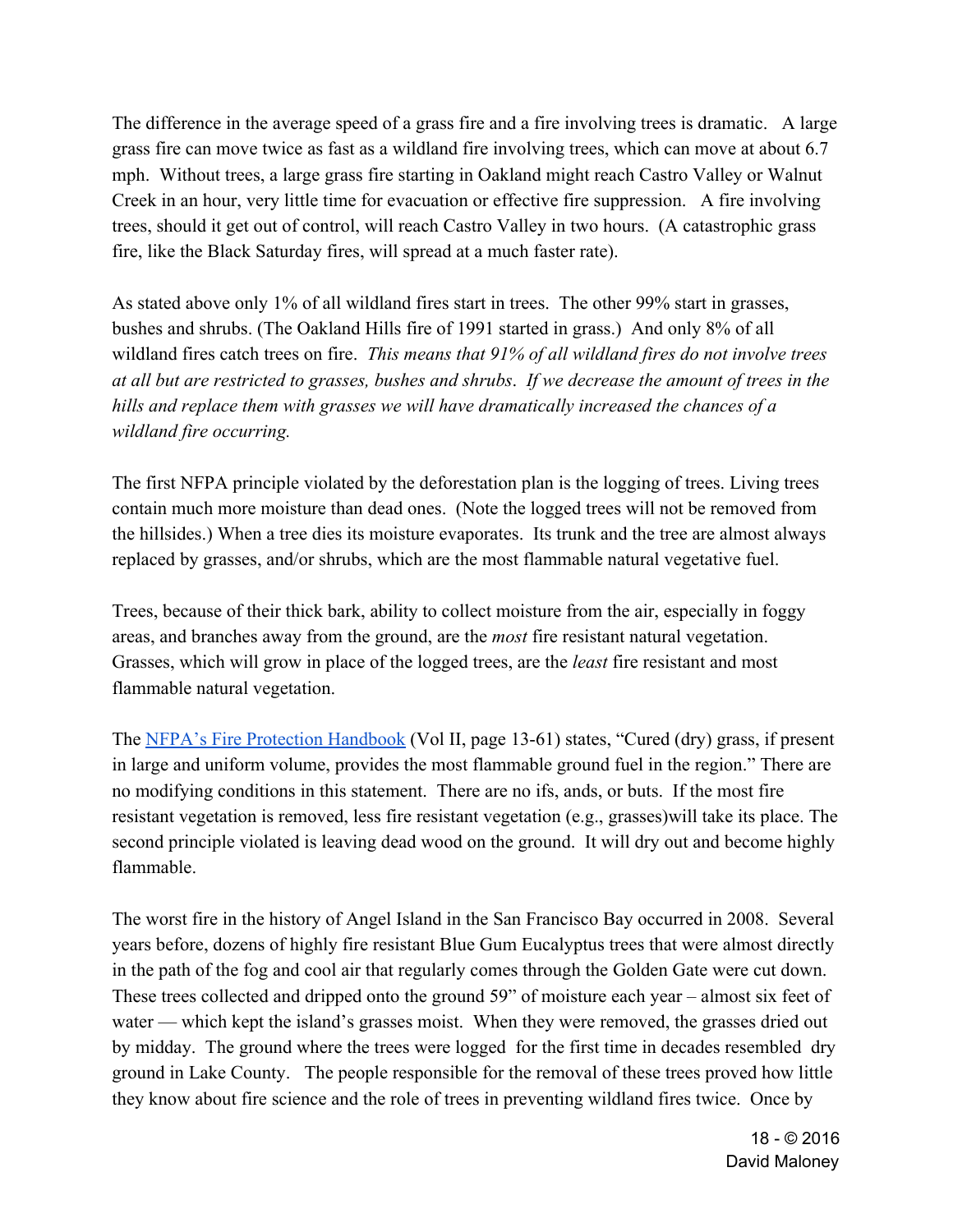removing the trees, and again by saying, after the fire, that it would have been worse if the "flammable" trees weren't removed. These are the same people and institutions that are advocating the removal of trees from the East Bay Hills, which will make the East Bay Hills become like the dry, flammable, grassy terrain in Lake County where large, destructive grass fires destroyed Middletown last summer (2015).

What determines the fire resistance of a tree? It has nothing to do with what species a tree is. The structure of a tree determines its fire resistance. Trees that have their lowest branches high above the ground, thick bark, and high moisture content are the most fire resistant. Because most wildland fires begin as grass fires, fires moves rapidly past trees with these qualities. But a grass fire will not blow right past a house. The radiant heat from a grass fire will start a fire on the exterior walls of a wood house and build up heat underneath the eaves of a house and start fires there, which will go to the roof. This is exactly what happened in the Oakland Hills fire of 1991. The burning grasses ignited houses and then the prolonged house fires ignited trees. This was researched and reported by the Oakland and Berkeley Mayors' Task Force, which I served on. But this important fact has been consistently and systematically ignored by those who want to eradicate eucalyptus, Monterey Pine and acacia trees.

Without the hundreds of thousands of trees that have grown in the past 160 years that today act as windbreaks, any grass fire will spread even more rapidly than in 1991. And that fire wasn't contained until the winds dropped and cooling night fog (moisture) moved into the Bay. Grass fires move fast. Relatively small grass fires can reach a speed of 7.5 miles per hour. Large grass fires can attain speeds of 45 miles per hour. These speeds were reached in Australia's Black Saturday fire. This means that if the so-called" fire mitigation" plan is implemented, a grass fire in the Oakland Hills could reach Castro Valley to the South, or Walnut Creek to the East, both *15 miles away, in 20 minutes*. Imagine being in your home in Castro Valley or Walnut Creek and being told to evacuate immediately because of a fire burning 15 miles away.

Grasses are flat, about the same thickness as a piece of copy paper, and long. They have a much higher ratio of surface area to density than trees. So grasses catch fire much more easily than trees.

In 1991 I was asked to serve on the Task Force on Emergency Preparedness and Community Restoration, commonly known as the 1991 Oakland/Berkeley Mayors' Fire Storm Task Force. Our mission was to investigate the causes of the '91 fire and make recommendations to prevent its recurrence. The committee spent hundreds of hours analyzing data and examining the burned areas.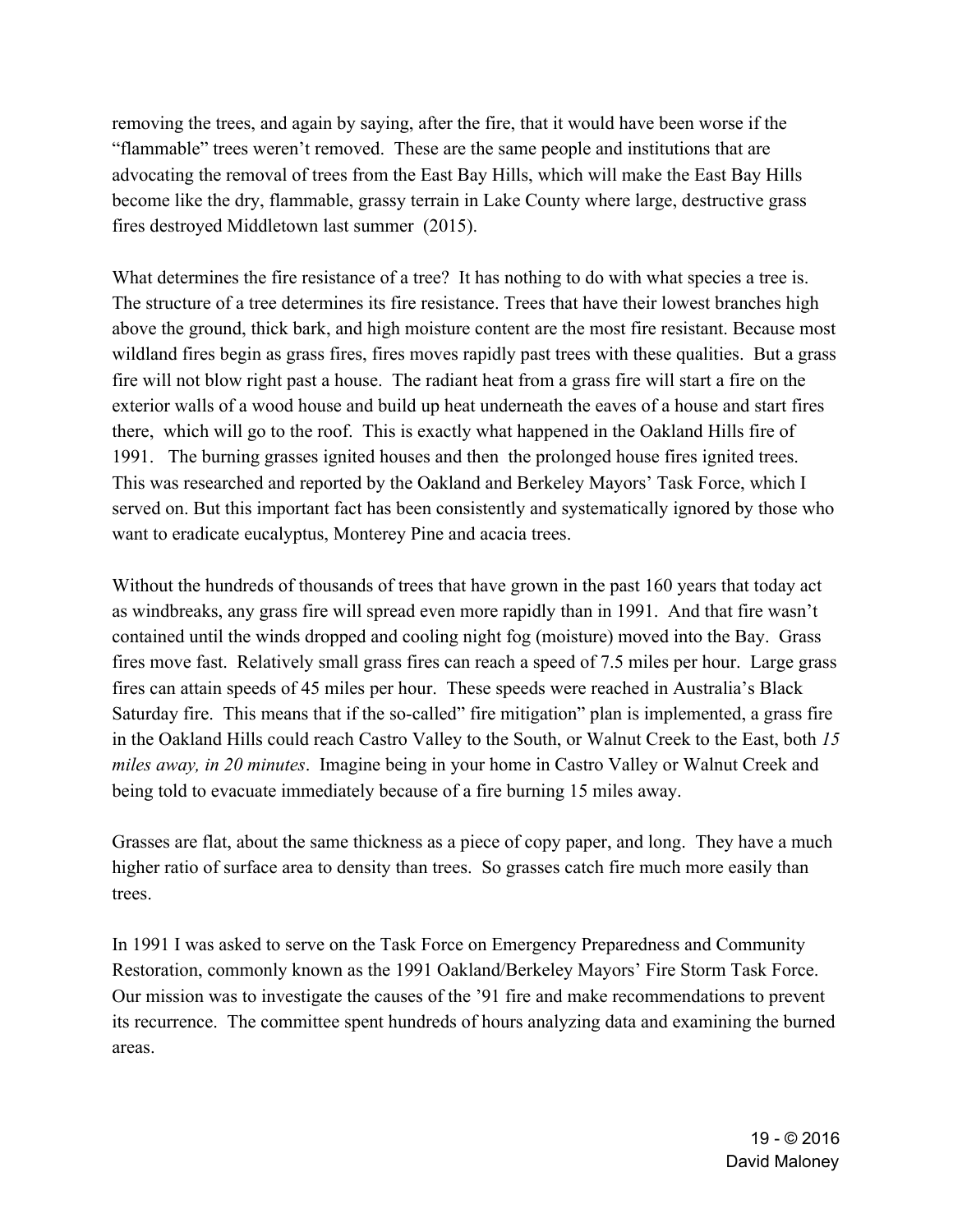In February, 1992, we issued our report to the Mayors and the public. Our recommendations were:

### *"The most important factor in reducing fire danger from vegetation is not removing specific species but regular ongoing maintenance.*

*The high density of flammable structures contributed significantly to the spread in intensity of the Oakland hills fire. Trees did play a role in spreading the fire, but in many cases the trees caught fire from the houses, not vice-versa. The current emphasis on blue gum eucalyptus and Monterey Pine as culprits in the cause of the fire and calls for removal of them are an oversimplification that can lead to negative environmental consequences.*

*Develop a clearly illustrated vegetation management program based on scientific principles and accepted wildfire management practices.*

*Provide regular brush removal as well as mulching/composting to encourage residents to maintain vegetation. Particular tree species do not pose a significant fire danger when properly maintained."*

## *All of these recommendations have been ignored by U.C. Berkeley, the City of Oakland and the East Bay Regional Park District."*

The behavior of the governmental agencies over the years relative to this discussion has been mysterious. The agency funding the removal of the trees, FEMA, (Federal Emergency Management Agency) received 14,000 comments when it asked for public input on its idea to finance the so called "fire mitigation plans." 13,000 of the comments, over 90% of them, opposed the project. Most of these were comments from people who live in the affected area. These comments were ignored, and FEMA went ahead and funded the plan. **FEMA even ignored the analysis sent to it by the U.S. Forest Service which stated that the fire hazard mitigation plans calling for removing Eucalyptus trees would increase the chance of a fire.** Initially FEMA rejected funding the plan, saying it would not reduce fire hazard in the proposed area.

There are over 700 species of Eucalyptus trees. Some of them are extremely fire resistant, e.g., the Blue Gum, and some are not, like the Dwarf Blue Gum. Some of California's native trees are very fire resistant, like the Redwood and Douglas Fir; some are not, like the Oak tree, which has branches low to the ground which catch fire from a grass fire or fire ladders. But none of the oak trees are to be cut down in the EBRPD plan. But all of the Eucalyptus trees including the highly fire resistant Blue Gum are slated to be removed.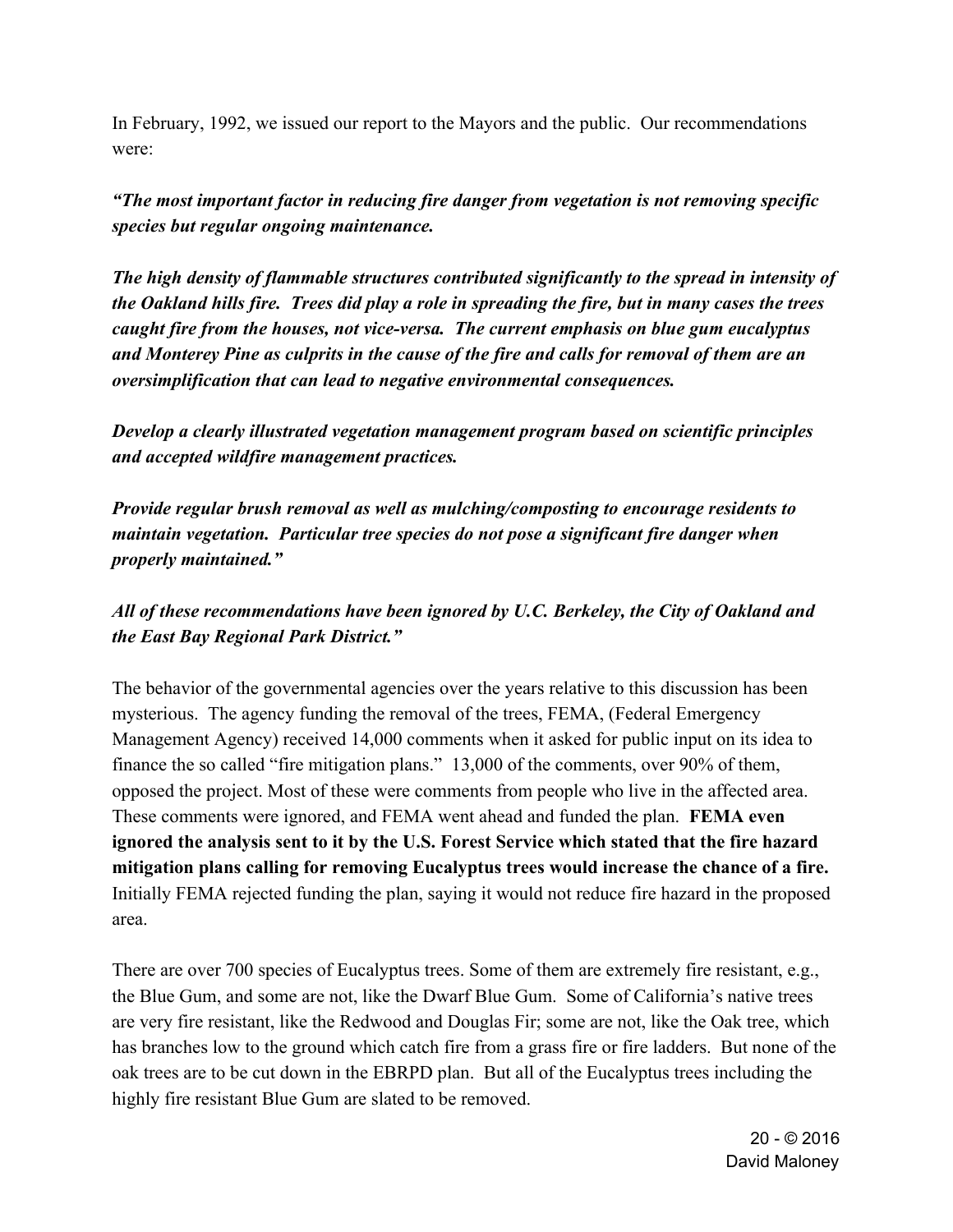I'm often asked at presentations, "Why are there so few firefighters and fire departments in the East Bay speaking out against against this plan?" Or, "If these plans are so bad, wouldn't more firefighters speak out against it?" Or, "I know a fireman who says Eucalyptus trees are more flammable than any other tree, and you're saying their not. Who am I to believe?" And, "Why are fire departments in the East Bay silent about it, as if they have no opinion? It seems like the only people speaking in favor of the plan are those who want to get rid of "non-native trees."

These are good questions and I like when they're asked. The short answer to all of them is that the U.S. Forest Service supports my views, and The National Fire Protection Association (NFPA) supports my views. I tell audiences, "Everything I have said is based on sound scientific research and analysis."

I also answer, "Anybody who talks about Eucalyptus trees as if they are all the same species with the same characteristics and attributes is not familiar with what makes a tree flammable. Ask him or her what studies he/she can cite validating their claim that eucalyptus trees are especially flammable.

When I hear unsubstantiated statements like, "Australian firefighters call them 'gasoline' trees," my response is twofold: 1) Australians don't use the word "gasoline." They use the word "petrol." 2) " No one has ever supplied the names of Australian firefighters who say this, or what species of Eucalyptus they are referring to."

When asked why fire departments in the area are silent on this issue. I respond, "I don't know. Write a letter to the chief of your local fire department. Call or write your local newspaper and ask them to investigate this issue. I personally am surprised the media hasn't dug into this critically important issue that involves the safety of tens of thousands of people."

Fire suppression *justifiably* gets over 99% of the resources and funding available to whatever fire department we're talking about. Ninety-nine per cent of all the personnel in any fire department are in fire suppression. This makes sense, because when a fire starts it *must* be contained and suppressed by fire departments to prevent enormous amounts of damage. If the fire has no containment it is categorized as an "out of control" fire. As long as it is an "out of control" fire it will get bigger and bigger, destroying more and more until it is either contained, or suppressed (put out) by nature through rain, or it has burned all fuel available to it. Entire cities can be destroyed. And massive amounts of wildland. (In 1910, in Idaho and western Montana, the largest forest fire in the history of the United States occurred, burning three million acres of virgin timberland. The fire was extinguished by rain.) As mentioned earlier, nature can help in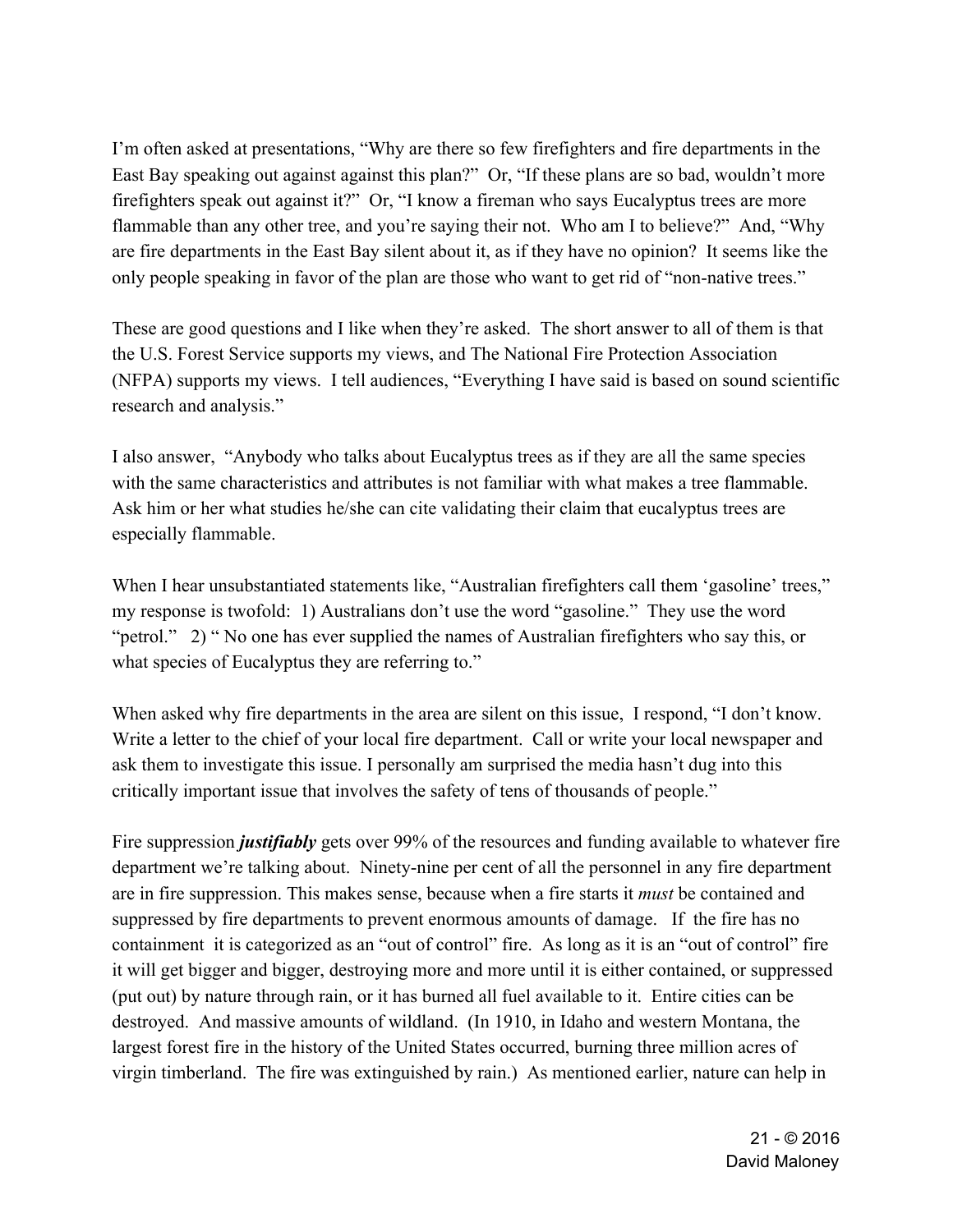the containment process by slowing down the rate of fire spread through cool air, as happened in the '91 Oakland Hills fire.

I was lucky to be a firefighter at the second busiest fire engine company west of the Mississippi. I've fought over 300 structure fires, and many other kinds of fires.

Fire suppression deals with fires *after* they start. It specializes in putting fires out. Its very knowledgeable about that. Fire suppression is very good at what it does: its training, education, and work focused on containing and suppressing fires. I learned about the National Fire Protection Association when I entered fire prevention.

Fire *investigation* also gets involved *after* a fire has started. Arson investigation is a part of fire investigation. A relatively new discipline called fire ecology is also a part of fire investigation.

The research and analysis of the National Fire Protection Association comes under the category of fire investigation and prevention. The NFPA is not a part of any fire department but its contributions to fire science are immeasurable, and shape many policies that fire departments employ. It gives recommendations on prevention based on the results of its investigations.

The environment that Michelle Meyers and Carolyn Jones and the Sierra Club, et al. want to create will not tolerate a mistake in judgement. The East Bay hills is not a laboratory in which errors can be made and rectified. It is a living phenomena. Creating a fire prone region will lead to a disaster. We have fire science to understand the laws of fire. This understanding informs us how fire originates and behaves. This knowledge of how fire originates and behaves gives us the tools to prevent fires before they happen, whether in the wildland/urban interface, or strictly urban area. Ignoring fire science and proceeding on opinion unsupported by fact is incredibly negligent. Trying to push through fire mitigation plans based on of how one would like the East Bay hills to look; based on restoring the East Bay hills to a bygone era, and not based on fire science will result in disaster. The great Spanish philosopher Santayana said, "Fanaticism is redoubling your effort while losing sight of your purpose."

Ignorance and influence are the parents of disaster. The Sierra club, the California Native Plant Society, Claremont Canyon Conservancy and others are very influential organizations. They are misusing their influence by attempting to lead the public into supporting the destruction of our East Bay forests and the creation of grassy, fire prone East Bay hills. And they are showing a lack of understanding of the entity of fire and the laws of physics which tell us how that entity behaves.